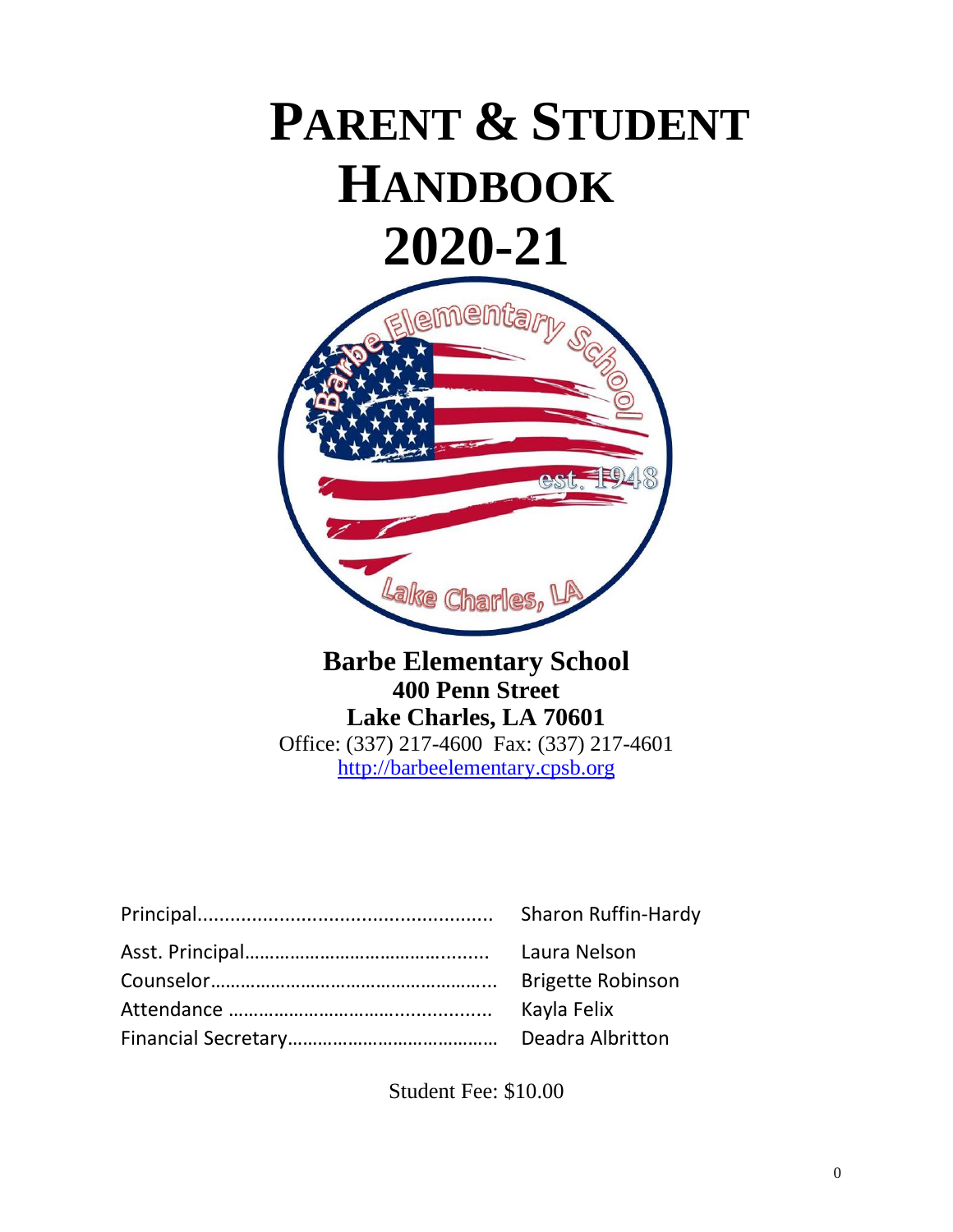## **TABLE OF CONTENTS**

| Letter from the Principal<br>School Philosophy, Goals, Objectives<br><b>Enrollment Requirements</b><br><b>Uniform Policy</b><br><b>FERPA</b><br>School Calendar/ School Schedule                                                                                                     | 2<br>5<br>6<br>$\overline{7}$<br>8<br>11 |
|--------------------------------------------------------------------------------------------------------------------------------------------------------------------------------------------------------------------------------------------------------------------------------------|------------------------------------------|
| Day to Day Operations<br><b>Breakfast/Lunch Programs</b><br><b>School Attendance</b><br><b>Field Trips</b><br>Fundraising<br><b>Parent /Teacher Communication</b><br><b>CPSS Emergency Preparedness</b><br><b>General Safety</b><br><b>Act 909</b><br><b>School Visitors/Parking</b> | 13                                       |
| <b>Medical</b><br>Medication<br><b>Immunizations/Head Lice</b>                                                                                                                                                                                                                       | 23                                       |
| <b>Academics</b><br><b>Grading Policy</b><br><b>Promotion Policy</b><br><b>Special Programs</b>                                                                                                                                                                                      | 26                                       |
| <b>Federal Programs</b>                                                                                                                                                                                                                                                              |                                          |
| <b>Parental Involvement Policy</b><br>Action Team for Partnership (ATP)                                                                                                                                                                                                              | 30                                       |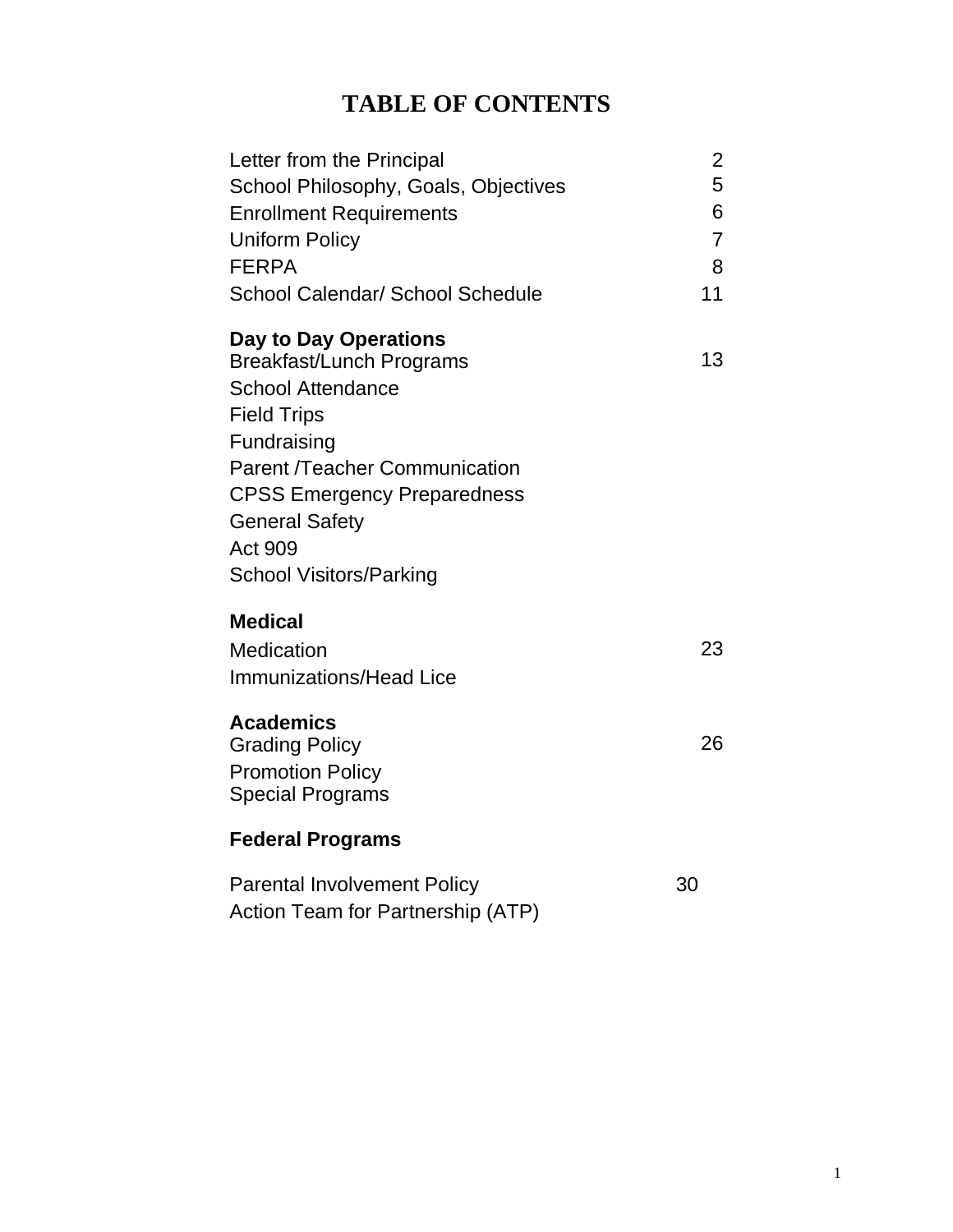# **Letter from the Principal**

Dear Barbe Families:

Welcome to Barbe Elementary School, where our mission statement is to provide productive learning and leadership opportunities for all. Our goal is providing our students with the best education possible in a physically distanced school environment. In doing that we have some changes to our daily operations. Parents we need you to understand the reality of face to face classes will look much different and demand extra patience and flexibility from everyone as we endeavor to have our students at school in front of their teachers. While plans can change at any time, our current plan is as following:

## **Arriving to School**:

- Only staff and students will be permitted entry to the school building- Parents cannot walk their child/children to class
- All staff, faculty, and students will be screened daily and have temperature checks prior to entering the buildings
- All staff and students will be required to wear cloth masks
- Car rider drop-off to school will remain the same at 7:15am being dropped off in the back of the school entering the primary hallway
- Walkers will enter the building through the bus
- A static student cohort model with students physically distanced in classrooms throughout the campus with teachers, specialists, and assistants working collaboratively
- Students remain with cohorts throughout the day, including recess and lunch
- No off-site appointments should be scheduled during the school day
- Currently, no large gatherings, including assemblies and field trips at this time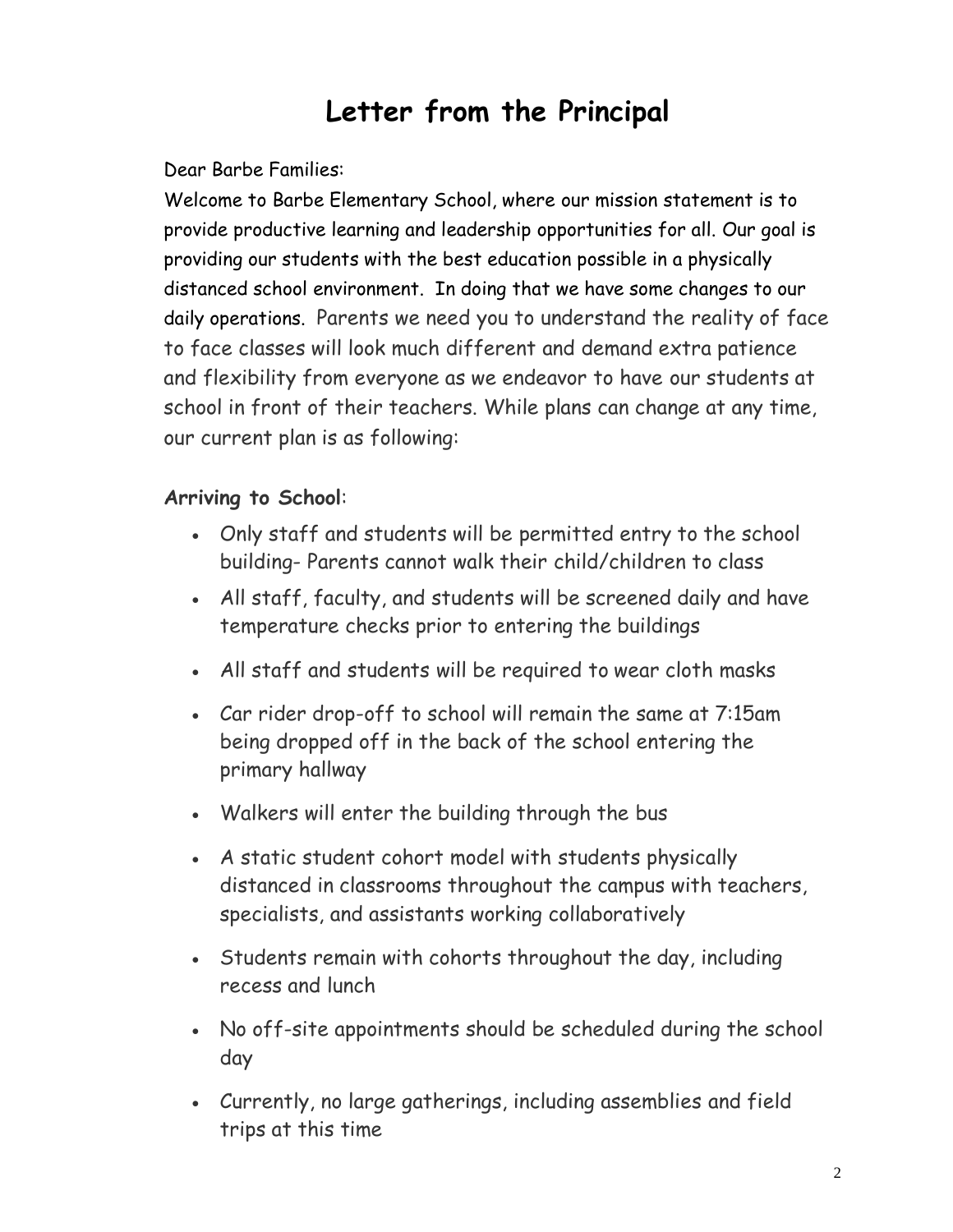We know masks, spacing and screening procedures will take a while for students to adjust to and feel comfortable with, but we believe that live instruction and interaction with peers and teachers are critical to students' social-emotional and mental health. We have a full-time nurse housed at our campus daily. Placing students in static student cohorts and by minimizing crossover among children and adults within the school, we aim to mitigate the potential spread of contagion by lowering the risk of transmission between individuals. In addition to the efforts to support the academic and social-emotional well-being of our students, we have already taken extra safety and cleanliness measures in preparation for tomorrow, including:

- Hand sanitizer for classrooms
- Personal Protective Equipment (PPE), including several no-touch infrared thermometers
- Disinfecting sprayers that adhere to and surround all surfaces for thorough disinfecting
- Measured and mapped each space on campus for optimal physical distancing for students
- ALL water fountains are turned off. Drinking from water fountains will NOT be permitted. We will use water filling stations to fill water bottles. -Please send your child with a bottled water

Cleaning and disinfecting spaces in and around the campus will continue with:

- Increased cleaning procedures throughout the day
- Bathrooms will be disinfected at least twice during the school day
- Door handles and high contact areas will be disinfected at least twice during the school day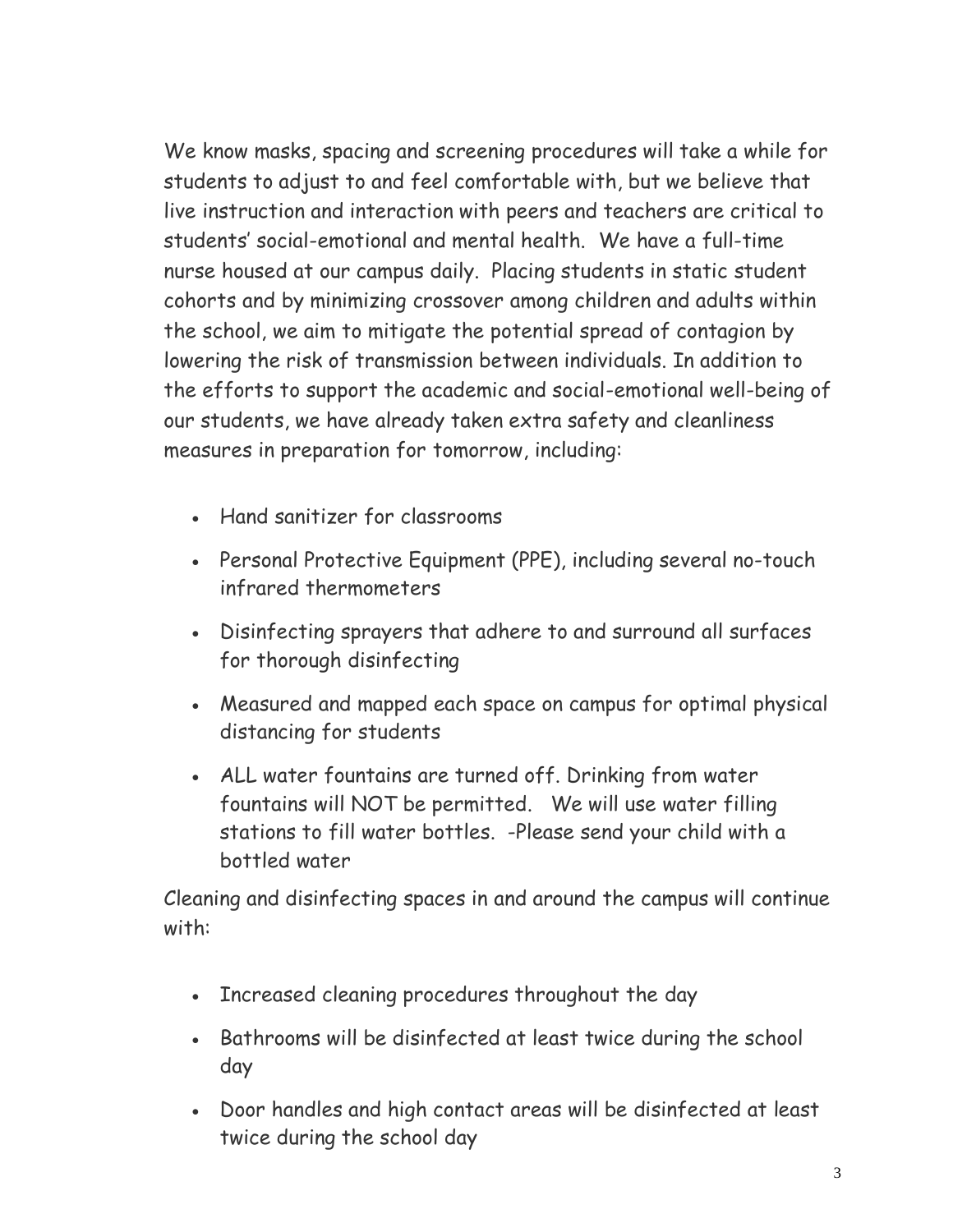## **Dismissing from School**

- No check-out after 2:30pm unless it is an emergency
- If you are allowing your child to walk home, the teacher will walk the student off of the campus. Students will no longer linger on the front campus waiting for parents
- Car riders in grades 3-5 will be picked up at the back entrance of the pod area
- During rainy day dismissal all students will dismiss from the classroom. We do not allow walkers to walk in pouring rain. Students will remain at school until the rain stops. Transportation arrangements must be for walkers during rainy days

**Communication between home and school is critical**, especially during a time when circumstances can change overnight. Please ensure your information is updated on Student Progress Center (SPC). If you need help updating this information, you can email the school registrar Ms. Felix at kayla.felix@cpsb.org and she will assist you. This school year will be a new journey for all of us, but please know that I am committed to keeping all stakeholders healthy and safe while we navigate through these unchartered waters together. I look forward to another great year with you and your child!

Sincerely,

Sharon Ruffin-Hardy, Principal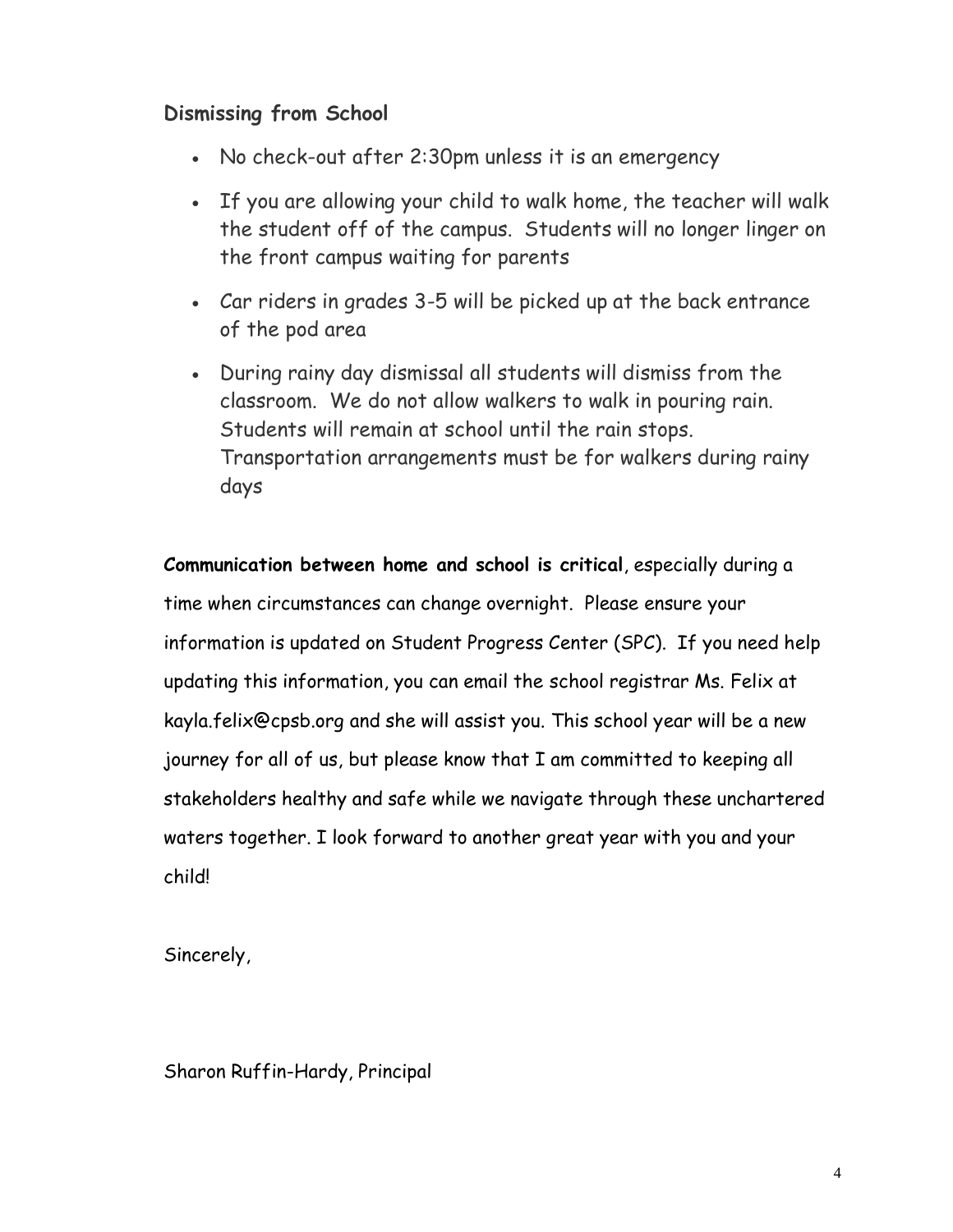# **BARBE ELEMENTARY SCHOOL**

**Mission:** To provide productive learning and leadership opportunities for all.

**Vision:** High expectations plus ability equal success.

**Goal:** To improve in reading and mathematics.

## **SCHOOL PHILOSOPHY**

The elementary school sets the stage for a child's positive attitude about himself and the world around him. The student needs to be accepted and taught as an individual in an ever-changing world.

The Barbe Elementary faculty believes that the school should be a place of warmth, compassion, and understanding--one that provides the learning experiences for the child to develop abilities for a useful life in our democratic society.

We believe in a curriculum that is well-planned but flexible in order to meet the special needs of the elementary child. To prepare the students for further learning and higher order thinking skills, we need to select and develop learning experiences best suited for mental, physical, and emotional growth.

The staff works as a unit toward reaching schools goals. We recognize our responsibilities to our students and parents, and we also recognize that a student's success is parallel to the **parent's active involvement in the child's education.** We believe in open communication between school, home, and community, which is accomplished through parent-teacher meetings and conferences, school calendars, classroom and school letters to the parents, newsletters, the Partners-in Education Program, and the local media.

#### **GOALS AND OBJECTIVES OF BARBE ELEMENTARY SCHOOL**

Barbe Elementary School administrator, faculty, students, and parents work together to:

- Attain consistent discipline, develop responsibility for work and behavior, and respect the authority and rights of others;
- Enhance the curriculum by incorporating technology and media so that students can function in an ever-changing technological society and work force;
- Provide education through a safe environment, while promoting healthy attitudes, positive selfesteem, and peer relationships so that the student can grow to his fullest potential;
- Strive toward competency in basic academic skills at a rate appropriate to the student's unique characteristics and learning abilities;
- Prepare the student for a democratic society by providing opportunities to make appropriate choices and decisions;
- Develop an atmosphere that will stimulate the student's interest in learning by setting attainable goals.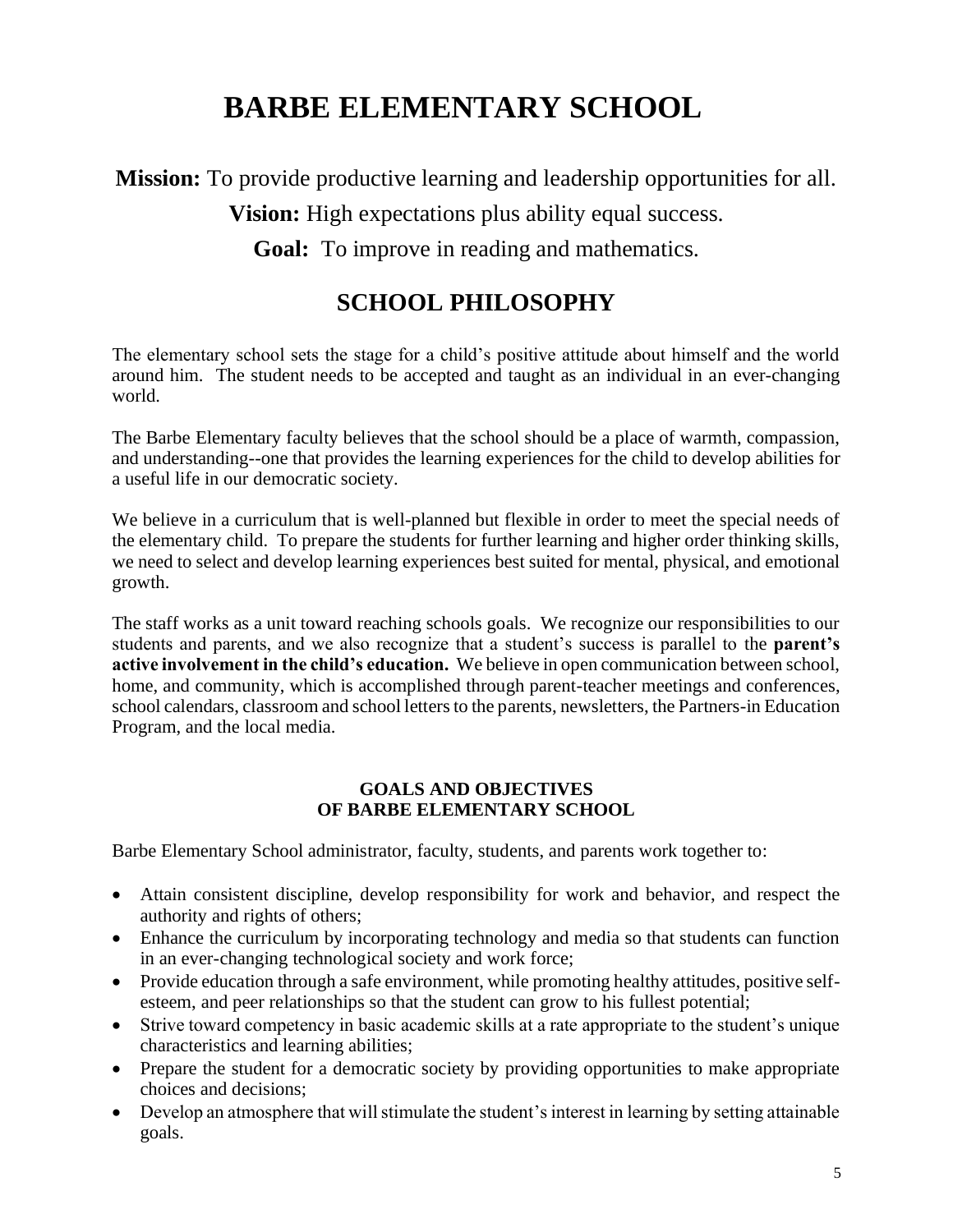## **ENROLLMENT REQUIREMENTS**

Students who enroll in kindergarten must be five years old by September 30 of the current school year. Parents of all new students who enroll for the first time at Barbe Elementary School must present:

- 1. a certified copy of their child's birth certificate
- \*\*All school records will reflect the child's legal name. \*\*

Where the legal custody of a student has been assigned to a parent or legal guardian, a certified copy of the judgment should be presented and kept on file in the school office. In the absence of a legal document, the child will be released to either parent.

- 2. a white health/immunization card may be obtained from the Health Unit on Prien Lake Rd.\*\*\*or the doctor's office. State Law requires a minimum of four (4) DTP;s, three (3) Polios, and two (2) MMRs immunizations for school entry. Hepatitis B immunization is also being required for kindergarten entry. \*\*\*If you have any questions, contact the Nursing Office at 436-1220.
- 3. a permit to register which may be obtained from Calcasieu Parish School Board office of Child Welfare and Attendance, 2423 Sixth Street. This permit is required for proper address verification of the appropriate school attendance zone.

To obtain the required permit:

- a) parents must provide two different proofs of address such as utility bills or other receipts which show their current address.
- b) if the child's parents are separated or divorced, the parent registering the child should also furnish a copy of a judicial order of custody.

Questions regarding these requirements may be addressed to the Supervisor of Child Welfare and Attendance assigned to Barbe Elementary School before reporting to the office to obtain the permit--Phone: 217-4230.

4. the child's report card from the school he/she previously attended.

## **PRE-SCHOOL ENROLLMENT**

Our pre-school program is funded by Title I and is limited to only 20 students. These students must live within the school zone and must meet the guidelines listed below: Apply at [https://calcasieu4all.com](https://calcasieu4all.com/)

#### **\*\*SPACE IS LIMITED\*\***

- 1. Must be four (4) years old on or before September 30.
- 2. Must have a certified birth certificate.
- 3. Must have a Social Security Card.
- 4. Must have current health record from the Health Unit.

**5.** Must complete Early Childhood Program Eligibility Survey. **All grant funded classes are for students whose family income is 185% below the Federal Poverty guidelines.**

6. Must provide verification of income (two (2) consecutive check stubs for each parent or caregiver in household and Income Tax forms, SNAP or SSi documentation with child's name, foster care agreement)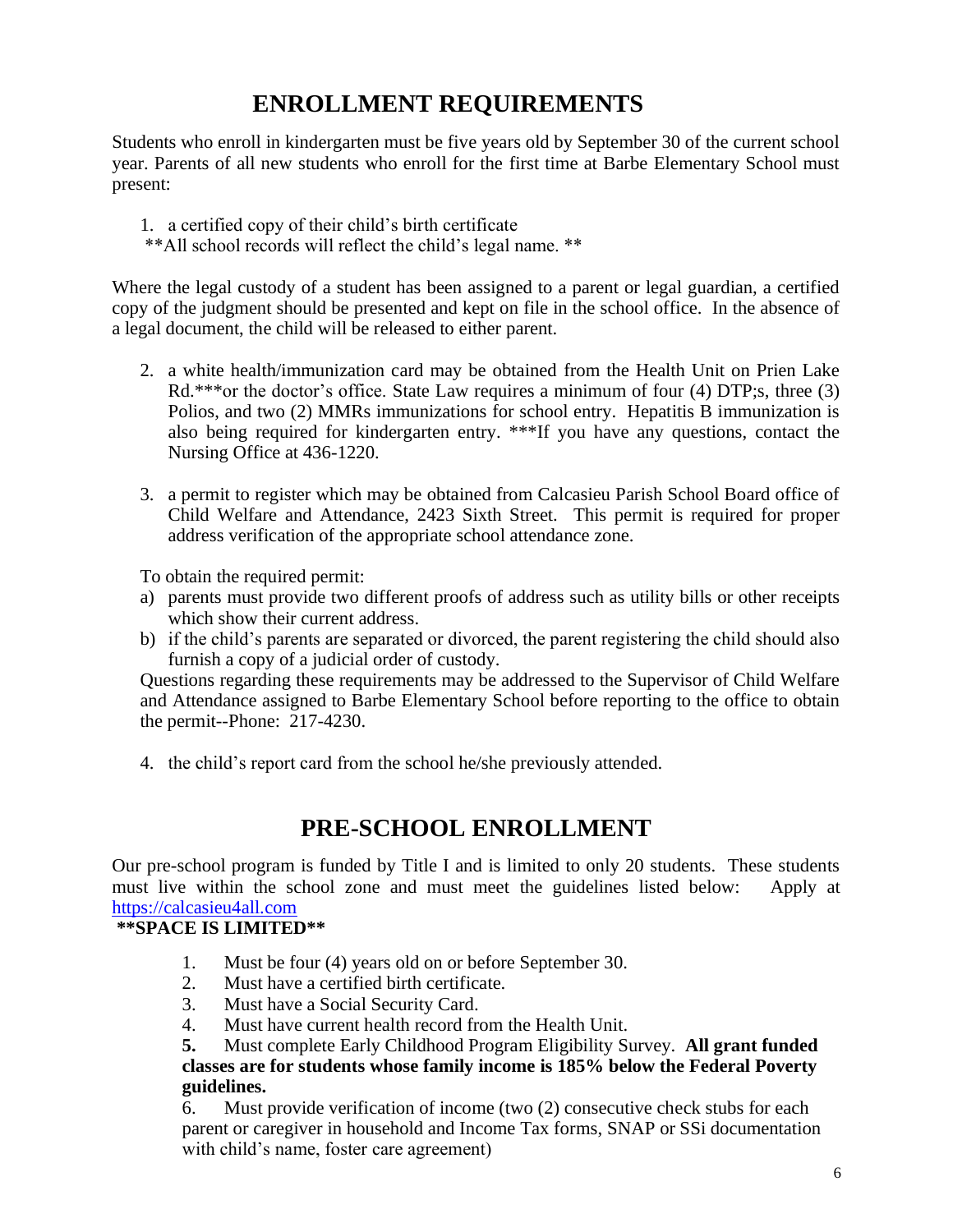7. Must provide proof of address (I.e. current electric, gas, water, telephone, or cablevision statements)

- 8. Court orders or legal documentation of guardianship (if applicable)
- 9. IEP documentation (if applicable)
- 10. Official Diagnosed Disability Information (if applicable)

#### **Uniform Policy**

Barbe Elementary School follows the Calcasieu Parish School Board Uniform Policy as stated in the Student Code of Conduct handbook.

#### **CALCASIEU PARISH SCHOOL BOARD SCHOOL UNIFORM REQUIREMENTS 2020-21 SCHOOL YEAR**

Questions about the school Dress Code Policy should be referred first to the school principal .

#### **School Dress Code**

Students attending all public Pre-K-12 schools in Calcasieu Parish shall adhere to the following official school dress code:

1. Uniform shirts will be white, hunter green or navy-blue polo/golf style shirts (short or long sleeves with a collar) or shirts that button down the front with a collar. No emblem, logo, decoration, or decorative trim is allowed. School Administrators have the option to choose a uniform shirt in one of the school's colors.

2. White, hunter green or navy-blue turtlenecks with no emblem, logo, decoration or decorative trim are acceptable. Turtlenecks can be worn separately or under uniform shirt.

3. T-shirts (solid white, hunter green or navy blue) will be allowed under uniform shirt.

4. Spirit shirt/club shirt may be worn on day(s) determined by the school administrator.

5. Administrators may option to have students wear the official school logo on the school's designated shirt.

6. Shirts must be tucked in **at all times**.

7. Khaki (shades may vary) or navy-blue pants, skirts, shorts, skorts, or jumpers must be uniform style and color. No blue jeans, no corduroy or wind-suit materials, no sweatpants, no stretch pants or leggings, no spandex, no baggy pants, no bell-bottoms, no carpenter or cargo styles, no hip-huggers, no side-knee pockets. Emblems, logos, or decorations are not allowed.

8. Shorts and skorts must measure (front and back) no shorter than **three inches** above the knee and no longer than mid-knee. Skirts and jumpers must measure no shorter than **three inches** above the knee.

9. Belts should be black, brown, navy blue, hunter green, or khaki with no emblem, logo or decoration and must be worn with slacks and shorts that are designed to have belt loops. Belts must be visible and worn around the waist. Belts are optional for pre-k, kindergarten, and first grade students.

10. Socks (or stockings/tights for girls) are required and should be hunter green, navy blue, khaki, black or white with no emblem, logo or decoration and must cover the ankle and be visible. Middle and High School students are not required to wear socks or stockings with sandals.

11. Appropriate shoes must always be worn. Flip Flops are not allowed. Sandals are not allowed in elementary grades.

12. Acceptable outerwear for classroom is limited to include sweater, sweater vest, sweatshirt, and light jacket. During class time, jackets are to remain open, not zipped or buttoned. Colors for classroom outerwear include khaki, navy blue, hunter green and white. No emblem, logo, or decoration is allowed on classroom outerwear. The uniform shirt must be worn under outerwear.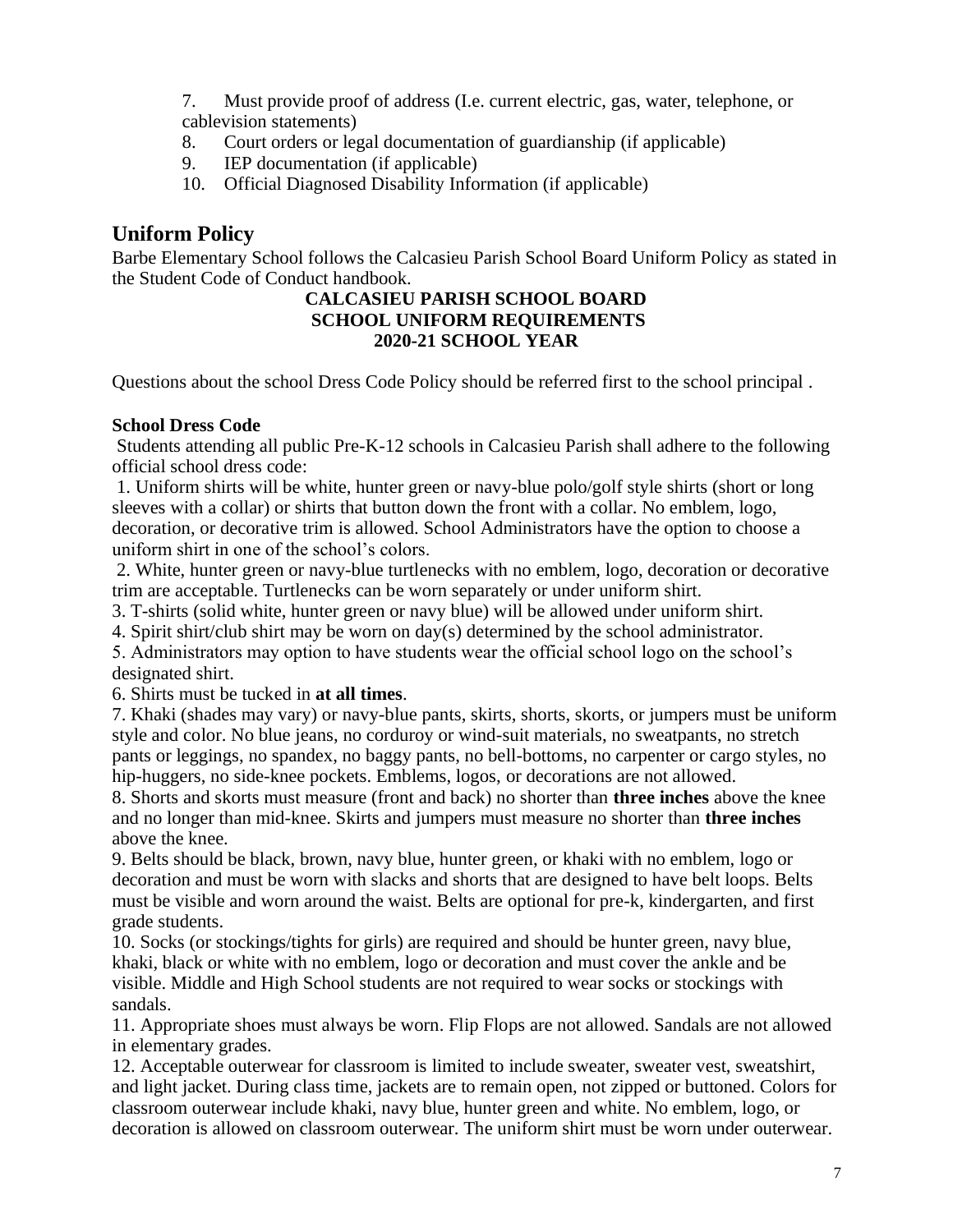13. Heavy coats and jackets worn to and from school and/or outdoors are not restricted, but recommended colors of navy blue, white, khaki and hunter green.

14. No headwear shall be worn on campus except for knit caps in extremely cold weather.

15. Wearing dress or attire signifying gang affiliations is strictly prohibited on campus and at school-related activities.

16. Body Armor (bullet-resistant metal or other material intended to provide protection from weapons or bodily injury) is prohibited.

**Bullet-Resistant Backpacks** – students are permitted to wear, carry, or possess a backpack on school property or a school bus that has bullet-resistant metal or other material intended to provide protection from weapons or bodily injury.

#### **Other Dress Code Expectations**

1. Prohibited items include bandannas, hair rollers, extreme hairstyles, psychedelic hair colors, lines, letters, or designs shaved in the head.

2. Sunglasses, nose rings, visible body piercing, and excessive or inappropriate jewelry are prohibited.

3. Prohibited items include excessive and inappropriate makeup, painted faces, inappropriate tattoos and stick-on tattoos are prohibited.

4. Clothing worn is not to be suggestive or indecent.

5. Clothing, jewelry, and general appearance shall not be of the type that would cause a disturbance, distract or interfere with the instructional programs.

6. Clothing, jewelry, and general appearance shall not be such as to constitute a health or safety hazard.

## **Family Educational Rights and Privacy Act (FERPA) Notice for Postsecondary Institutions and Directory Information**

The Family Educational Rights and Privacy Act (FERPA) affords eligible students certain rights with respect to their education records. (An "eligible student" under FERPA is a student who is 18 years of age or older or who attends a postsecondary institution at any age.) These rights include:

- The right to inspect and review the student's education records within 45 days after the day the [Name of postsecondary institution ("School" or "Institution")] receives a request for access. A student should submit to the registrar, dean, head of the academic department, [or other appropriate official,] a written request that identifies the record(s) the student wishes to inspect. The school official will make arrangements for access and notify the student of the time and place where the records may be inspected. If the records are not maintained by the school official to whom the request was submitted, that official shall advise the student of the correct official to whom the request should be addressed.
- The right to request the amendment of the student's education records that the student believes is inaccurate, misleading, or otherwise in violation of the student's privacy rights under FERPA.

A student who wishes to ask the school to amend a record should write the school official responsible for the record, clearly identify the part of the record the student wants changed and specify why it should be changed.

If [School] decides not to amend the record as requested, [School] will notify the student in writing of the decision and the student's right to a hearing regarding the request for amendment. Additional information regarding the hearing procedures will be provided to the student when notified of the right to a hearing.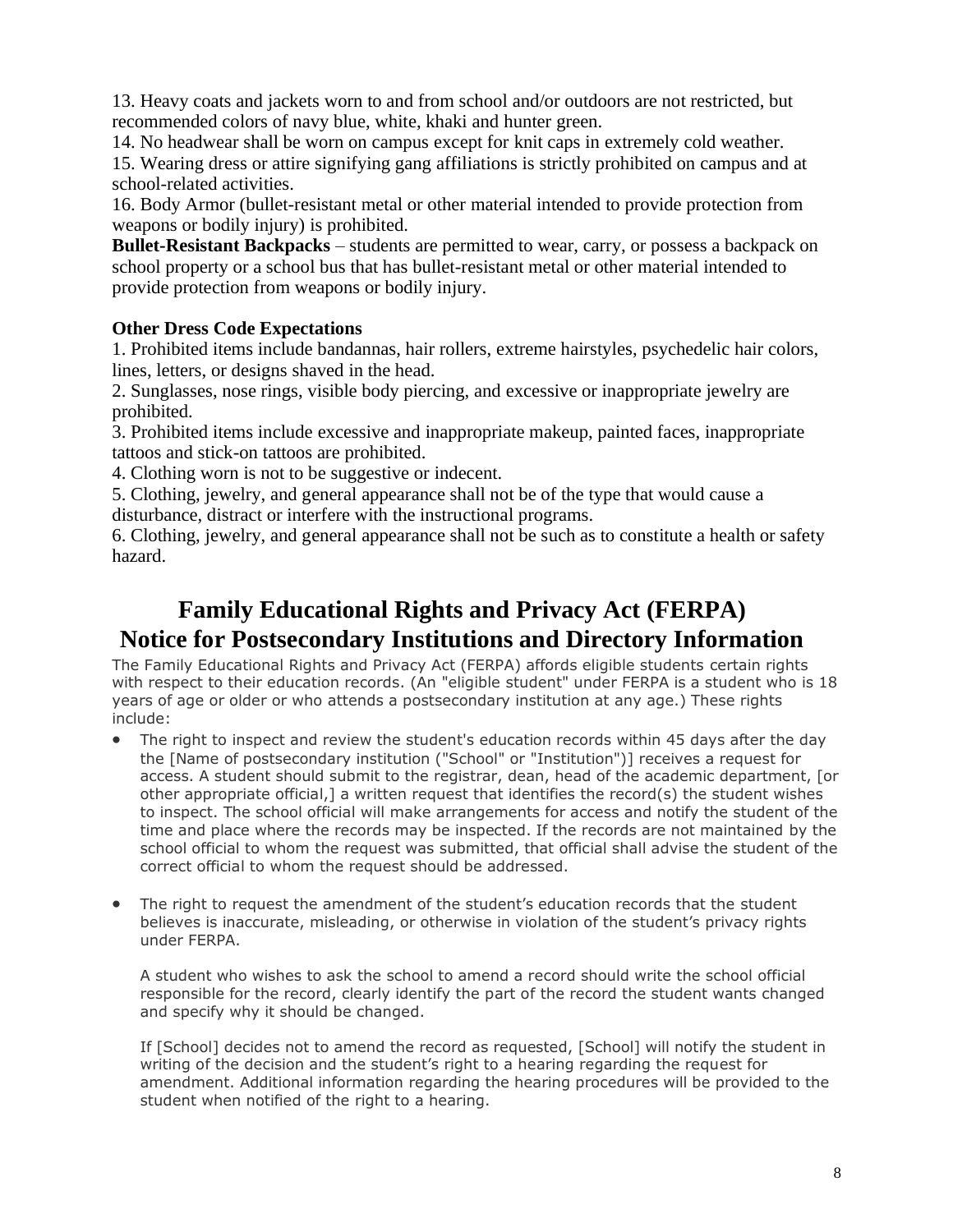• The right to provide written consent before [School] discloses personally identifiable information (PII) from the student's education records, except to the extent that FERPA authorizes disclosure without consent.

[School] discloses education records without a student's prior written consent under the FERPA exception for disclosure to school officials with legitimate educational interests. A school official is typically includes a person employed by the [School] in an administrative, supervisory, academic, research, or support staff position (including law enforcement unit personnel and health staff); a person serving on the board of trustees; or a student serving on an official committee, such as a disciplinary or grievance committee. A school official also may include a volunteer or contractor outside of the [School] who performs an institutional service of function for which the school would otherwise use its own employees and who is under the direct control of the school with respect to the use and maintenance of PII from education records, such as an attorney, auditor, or collection agent or a student volunteering to assist another school official in performing his or her tasks. A school official typically has a legitimate educational interest if the official needs to review an education record in order to fulfill his or her professional responsibilities for the [School].

[Optional] Upon request, the school also discloses education records without consent to officials of another school in which a student seeks or intends to enroll. [NOTE TO POSTSECONDARY INSTITUTION: FERPA requires a school to make a reasonable attempt to notify each student of these disclosures unless the institution states in its annual notification that it intends to forward records on request or the disclosure is initiated by the student.]

• The right to file a complaint with the U.S. Department of Education concerning alleged failures by the [School] to comply with the requirements of FERPA. The name and address of the office that administers FERPA is:

Family Policy Compliance Office U.S. Department of Education 400 Maryland Avenue, SW Washington, DC 20202

FERPA permits the disclosure of PII from students' education records, without consent of the student, if the disclosure meets certain conditions found in § 99.31 of the FERPA regulations. Except for disclosures to school officials, disclosures related to some judicial orders or lawfully issued subpoenas, disclosures of directory information, and disclosures to the student, § 99.32 of FERPA regulations requires the institution to record the disclosure. Eligible students have a right to inspect and review the record of disclosures.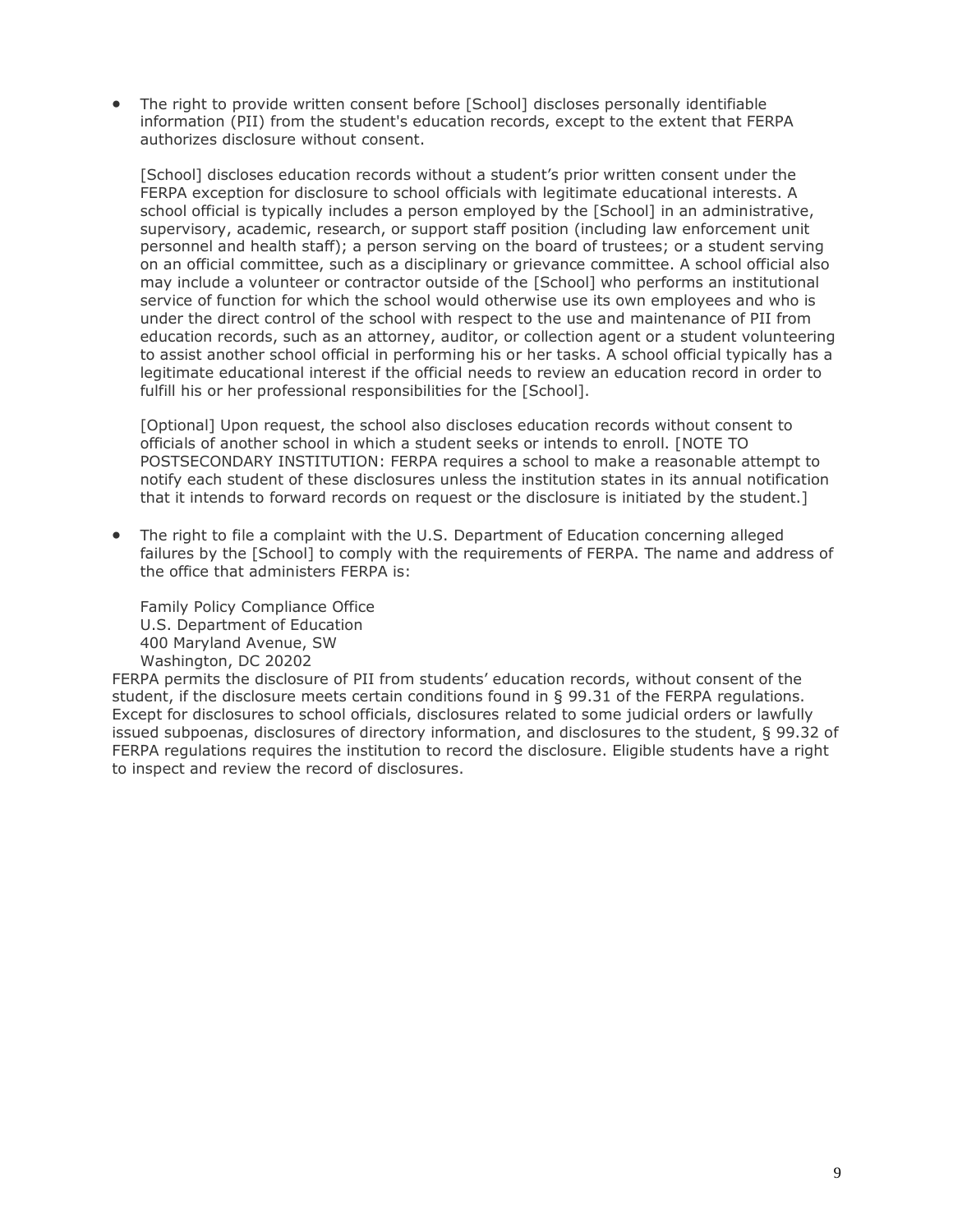#### **2020-21 School Calendar Students report to school on Tuesday August 24, 2020 HOLIDAYS/ TEACHER IN-SERVICES:**

*Students DO NOT report on the following days*

Labor Day- 9/7

Election Day  $-11/03$ Veterans Day- 11/11 Thanksgiving- 11/23-11/27 Christmas- 12/21-1/1

 *(Return to school on January 4)*

Teacher Inservice Day- 1/11 Martin L. King, Jr. Day- 01/18 Mardi Gras- 02/15-02/17 Easter & Spring Break- 04/2-04/9 Student's Last Day –05/27 School-Level In-Service- 05/28

#### **NINE WEEKS PERIODS:**

| 1 st                   | . 10/23 |
|------------------------|---------|
| 2 <sub>nd</sub>        |         |
| 3 <sup>rd</sup>        |         |
| $\Delta$ <sup>th</sup> | 5/27    |

#### **State Testing:**

|  | LEAP ELA/Math/Sci. (3-8)TBA |
|--|-----------------------------|
|  | LEAP Connect/LAATBA         |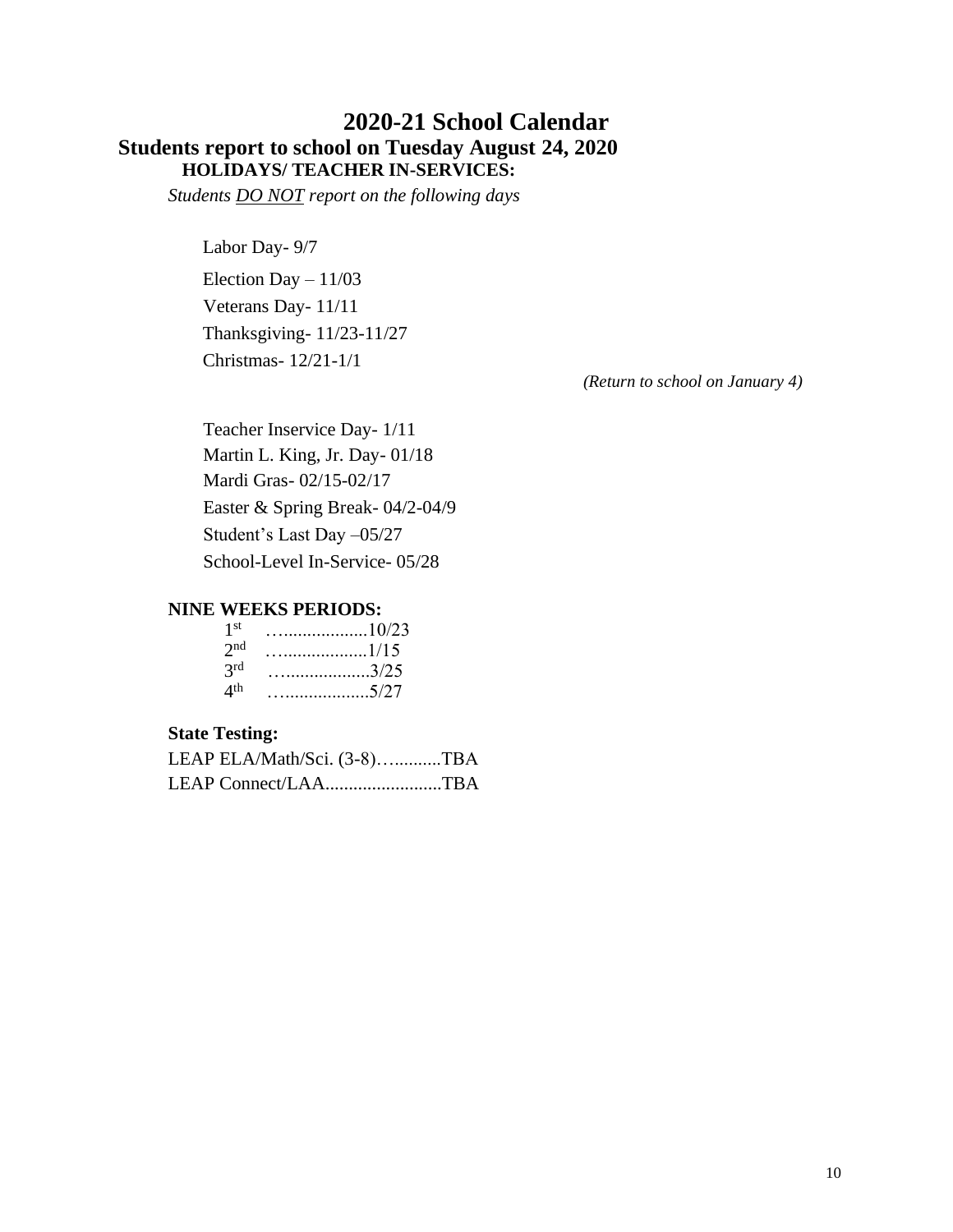## **SCHOOL SCHEDULE**

School begins promptly each day at 7:45 a.m. Students are expected to arrive on time each day**. Students should not arrive before 7:15 a.m. since teachers are NOT yet on duty to assure proper supervision.**

Safety of students to and from school is a major concern, and parents are encouraged to walk children to and from school whenever possible unless students are transported by bus or car. Parents should talk with their child about walking or riding their bike safely. Students enter the building through the east door.

Back of school car drop off (Cypress St. entrance) opens at 7:15 and the door closes at 7:40am. After 7:40am children should then be driven to the front of the school for them to enter through the office door.

Students arriving after 7:45 a.m. will be marked tardy and must be signed in at the office to obtain an admit slip before they are allowed in class. Please make every effort to arrive on time. The Child Welfare and Attendance office and the parents will be notified of excessive tardies. **Excessive absents and tardies will result in truancy investigations conducted by Child Welfare and Attendance.**

**For the safety of all students any phone calls regarding changes in after school transportation must be made before 2:00 p.m. each day. Parents are encouraged NOT to check students out of school between 2:30 and 3:00 p.m. except in emergency situations.**

The school day ends at 3:00 p.m. for all students. **ALL STUDENTS MUST BE PICKED UP BEFORE 3:15. If not, the parent must come into the office to sign the child out.**

To ensure the safety and security of our students at Barbe Elementary, the gates will be locked during the school day. All school visitors will be required to enter the building by the main doors at the front of the school (Penn Street).

7:15 a.m. - Gates will be unlocked to allow students to enter the building. Cars will be permitted to drive through to drop students off. Breakfast begins and teachers are on duty. Students should not arrive before 7:15 a.m. Students are NOT supervised until 7:15 when the duty teacher arrives.

7:40 a.m. - Gates will be locked. All visitors should enter the school through the main entrance (Penn Street) and report to the school office to receive a hall pass before going to any classroom. Students arriving after 7:45 a.m. are considered tardy and parents must sign your child into school in the front office.

#### **Bell Schedule**

| 7:15                | Duty teachers report: school is open<br>(DO NOT DROP OFF STUDENTS BEFORE 7:15 A.M.)                                                                                             |
|---------------------|---------------------------------------------------------------------------------------------------------------------------------------------------------------------------------|
| $7:15-7:40$<br>7:45 | Breakfast: Students must arrive by 7:40 to eat breakfast.<br>School begins with first bell—all students enter classrooms; Tardy bell. Students must be signed<br>in by a parent |
| 3:00                | Dismissal of walkers and car riders                                                                                                                                             |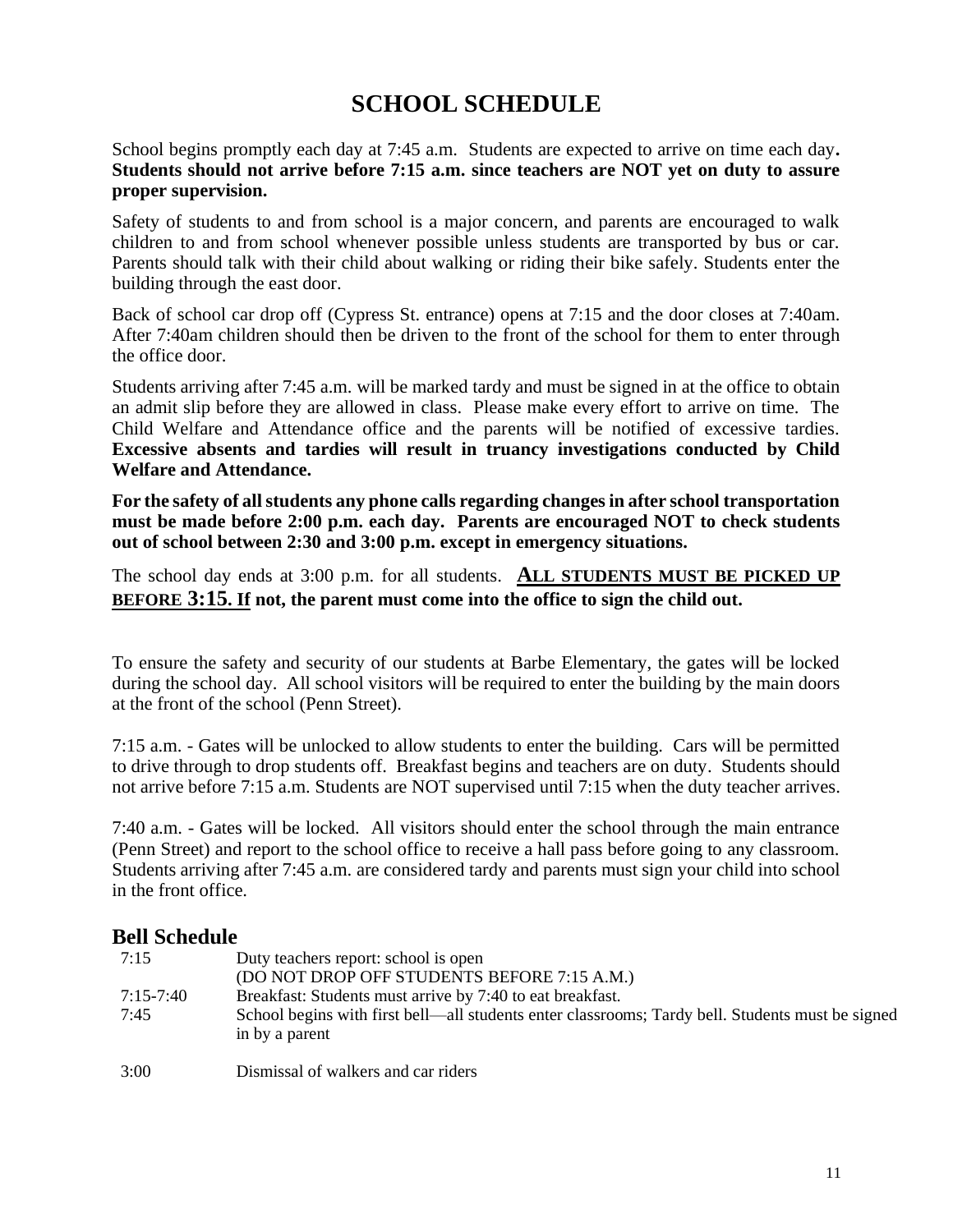#### **Breakfast/Lunch Programs**

Barbe Elementary operates breakfast and lunch programs for students. Breakfast is served daily from 7:15 a.m. to 7:40 a.m. No students will be served after the **SERVING LINE CLOSES AT 7:40 a.m.**

The lunch program begins on the first day of school. Serving time for each class varies according to the class schedule. Often students who require a special diet bring a bag lunch from home. If students who participate in the breakfast or lunch programs require a diet that necessitates special preparation of food, a statement from the student's physician is required; see the office for appropriate paperwork.

According to Louisiana Food & Nutrition Program/Policies of Operation / Bulletin No. 1196, students are not allowed to bring carbonated beverages or labeled food items such as Doritos, Lunchables, etc. in the cafeteria. Absolutely no glass containers are allowed in the cafeteria. A plastic container or thermos bottle must be used. No outside foods such as McDonalds, Checkers, Burger King, Popeye's, Church's, Gatti's can be brought to students or in the cafeteria.

Applications for free or reduced meals to eligible families are available through the school office. This can also be found online at:<https://www.applyforlunch.com/> The costs of these meals are:

| <b>Students</b><br>Lunch $(K-5)$<br>Lunch (6-12)<br><b>Breakfast</b><br>Reduced Lunch<br><b>Reduced Breakfast</b><br>Extra Milk or Orange Juice | \$1.35<br>\$1.50<br>\$.50<br>\$.40<br>\$.30<br>\$.50 |
|-------------------------------------------------------------------------------------------------------------------------------------------------|------------------------------------------------------|
| Eligible Adults (Teachers, CPSB                                                                                                                 |                                                      |
| Employees)                                                                                                                                      |                                                      |
| Lunch                                                                                                                                           | \$3.00                                               |
| <b>Breakfast</b>                                                                                                                                | \$1.50                                               |
| Visitors (Parents, Grandparents, Other                                                                                                          |                                                      |
| Visitors)                                                                                                                                       |                                                      |
| Lunch                                                                                                                                           | \$4.00                                               |
| <b>Breakfast</b>                                                                                                                                | \$2.00                                               |

\*website: cpsb.org→ Parents/Students→ Lunch Menu→ Prices

#### **Only in extreme circumstances, and with the permission of the cafeteria manager, will students be allowed to charge for meals.**

Parents are encouraged to make weekly payments for lunches (\$6.75/full or \$2.00/reduced).

When sending money payments, parents are encouraged to:

• Send money in a sealed envelope or zip-lock type bag, printed with the child's name, teacher's name & amount enclosed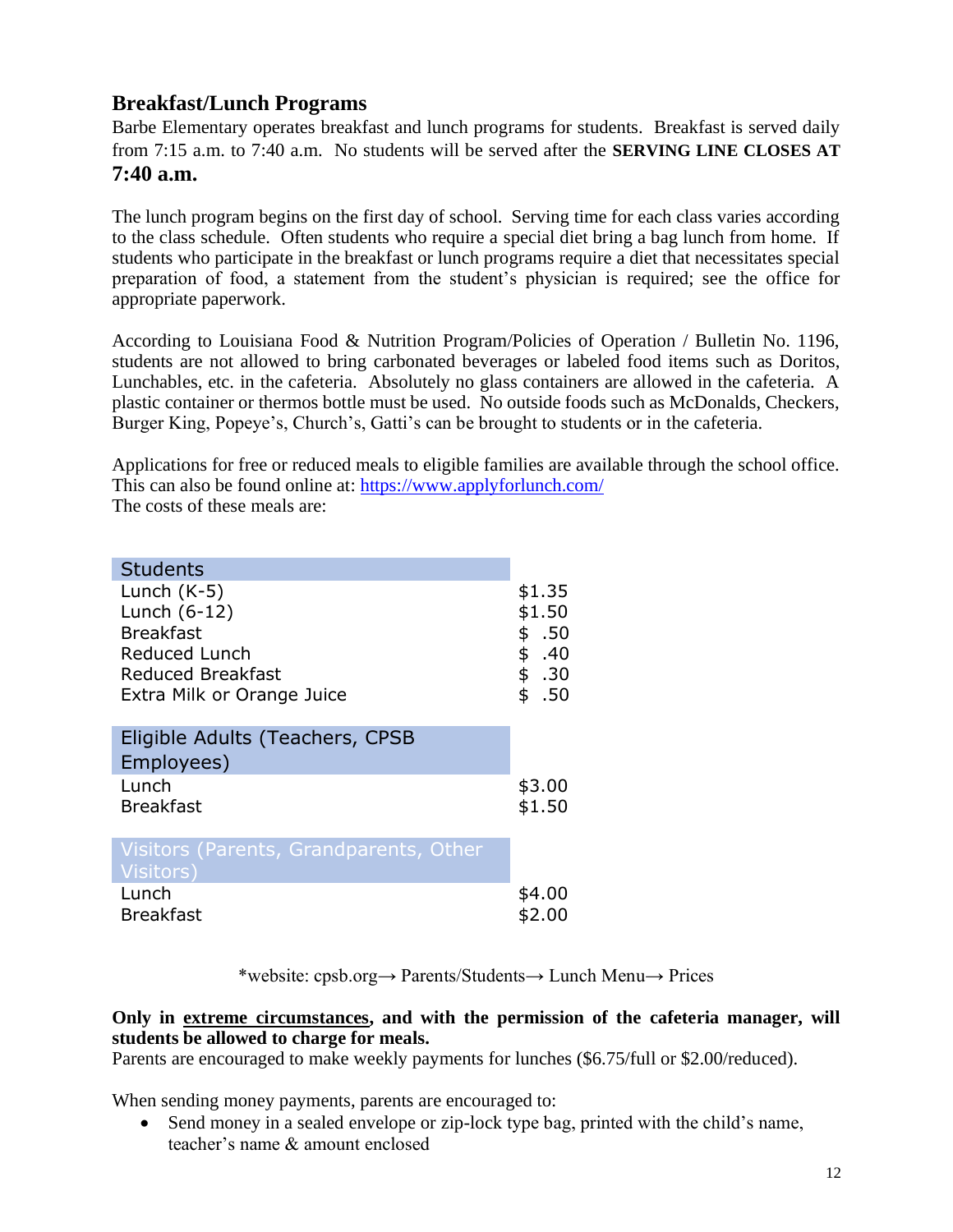## **NOTE FROM CAFETERIA STAFF:**

Barbe Elementary School's cafeteria procedure is **NOT** to allow carbonated beverages or labeled food items such as Doritos, Lunchables, etc. Any outside food or fast food for example McDonalds, Wendy's, or etc. are **NOT** allowed in the cafeteria *(Louisiana Food and Nutrition Programs/ Policies of Operation/ Bulletin NO. 1196)*.

## **School Attendance**

Barbe Elementary School follows the Calcasieu Parish School Board Attendance Policy as stated in the Student Code of Conduct handbook. Regular school attendance is extremely important to successful school performance.

- \* Students are expected to attend school every day that it is in session. Students are required to attend at least 170 school days in order to be eligible to receive grades.
- \* Once a student arrives at school, he/she is expected to remain and attend each class throughout the day.
- \* If it becomes necessary to leave school at any time, a student must have a parent, guardian, or other authorized adult to sign him/her out of school.
- \* TARDY--after 7:45 but before 9:30 a.m.
- \* ABSENT 1/2 day/after 9:30 before 11:30
- \* Full day absent if checked out before 9:30 a.m.
- \* When a student is absent or tardy to school, an automated phone call will be utilized to notify parent of absence or tardy. A school representative may occasionally phone the home to verify the absence.
- \* Students who have been absent from any class or from school will be required to bring a note stating:
	- 1. the date of the absence
	- 2. the reason for the absence, and
	- 3. signature of the parent, guardian, or doctor

**Absences-** The days absent for elementary students shall include

- 1. temporarily excused absences
- 2. unexcused absences, and
- 3. suspensions

#### **Temporarily Excused Absences**

- \* Students shall be considered temporarily excused from school for personal illness, serious illness in the family, death in the family (not more than five days), or for recognized religious holidays of the student's own faith. In these cases, students shall be given an opportunity for make-up work.
- \* A student who is absent five (5) or more days in any nine weeks period shall receive an incomplete grade in all subjects involved if the grade is not made up before the end of the grading period. He may make up the work during the following nine weeks period. If he fails to do so, the incomplete grade automatically becomes a "U". It shall be the responsibility of the teacher to inform the student of the deadline for this make-up work.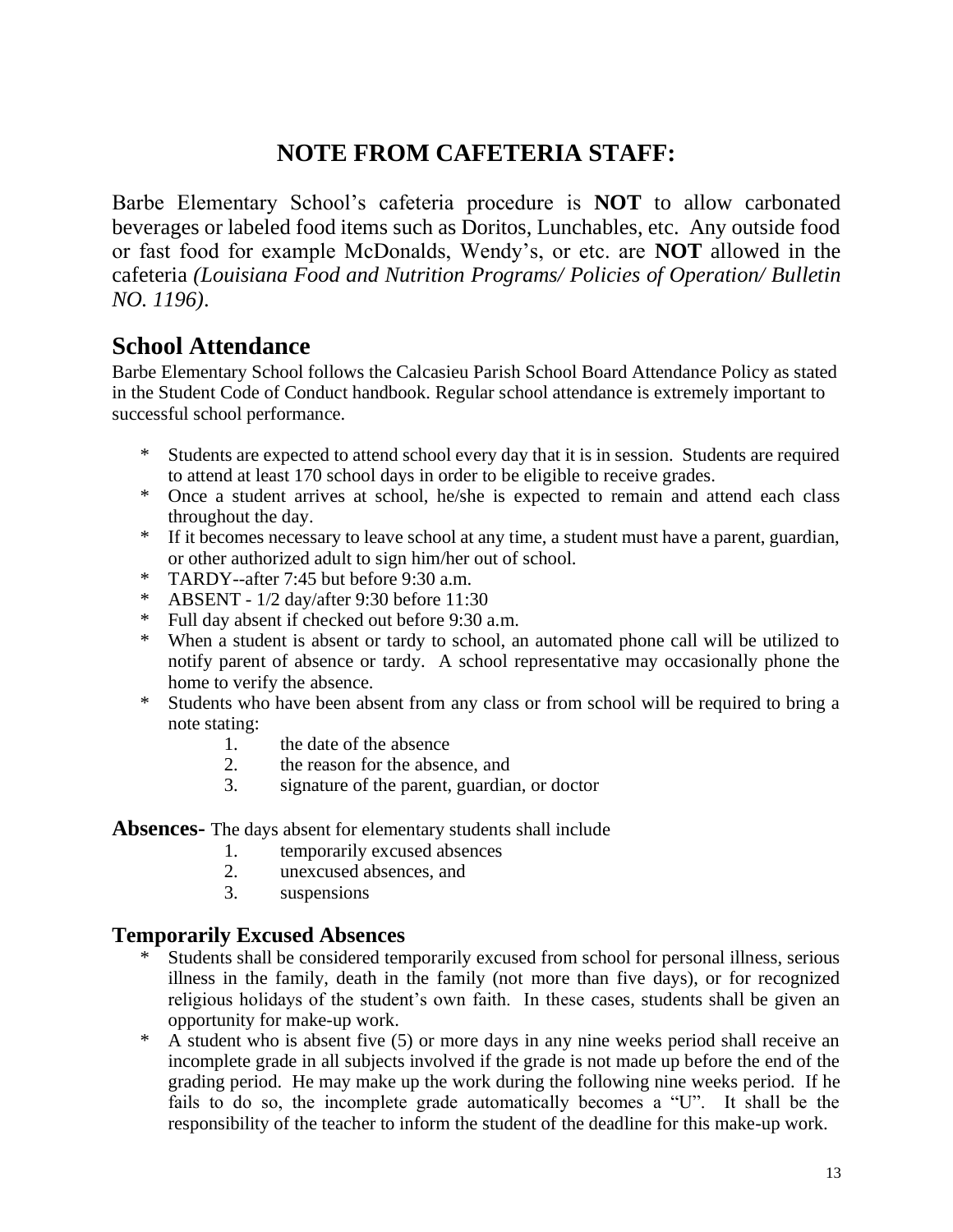#### **Unexcused Absences**

The following will result because of unexcused absences:

- Students shall not be excused for any absence other than those due to personal illness, serious illness in the family, death in the family (not more than five school days), or for recognized religious holidays of the student's own faith. They shall be given failing grades in all subjects for those days missed with no make-up work allowed.
- A failing grade of "U" shall be recorded for each unexcused absence in each subject missed.
- \* Students shall not be excused from school to work on any job, including agriculture and domestic service, not even in their own homes or for their own parents or guardians.

#### **Absences Due to Suspensions**

Students missing school as a result of suspension shall be counted as absent and make up grades for those days suspended with make-up work allowed.

#### **Excused Absences**

The following conditions are those that are described as excused absences or extenuating circumstances:

- a. Extended absences (five or more consecutive days), as verified by a physician, due to
	- \* personal physical or emotional illness<br>\* extended bosnital stave
	- extended hospital stays
	- \* recuperation from an accident
	- contagious disease
	- b. Prior school system approved travel for education. Approved travel for education must be related to a subject being taught. Travel for education must be approved by the assistant superintendent.
- c. Death in the family (not more than five days absence).
- d. Natural catastrophe and/or disaster.

## **Student Tranfers**

Parents transferring students from Barbe Elementary School are requested to contact the school at least one day before the intended transfer in order to assure enough time for processing the transfer papers. Papers SHALL NOT BE processed until all school records have been cleared (lunch money, library books, etc.) Students transferring to other schools in Calcasieu Parish MUST have a Permit to Register which must be obtained from Child Welfare and Attendance, 2423 Sixth Street.

## **Student Fees**

Schools, like households and business, cannot operate successfully without the money necessary to pay their bills. While we recognize financial hardships that families may have, **all students are expected to pay \$10.00 student fees assessed at the beginning of each school year** (for supplies, computer maintenance supplies and software, enrichment in P.E. and Art, and other class activities).

Barbe Elementary School receives no reimbursement from the parish or state for these items. Families in circumstances of extreme hardship should contact the school principal to make provisions for weekly or monthly payments of these fees.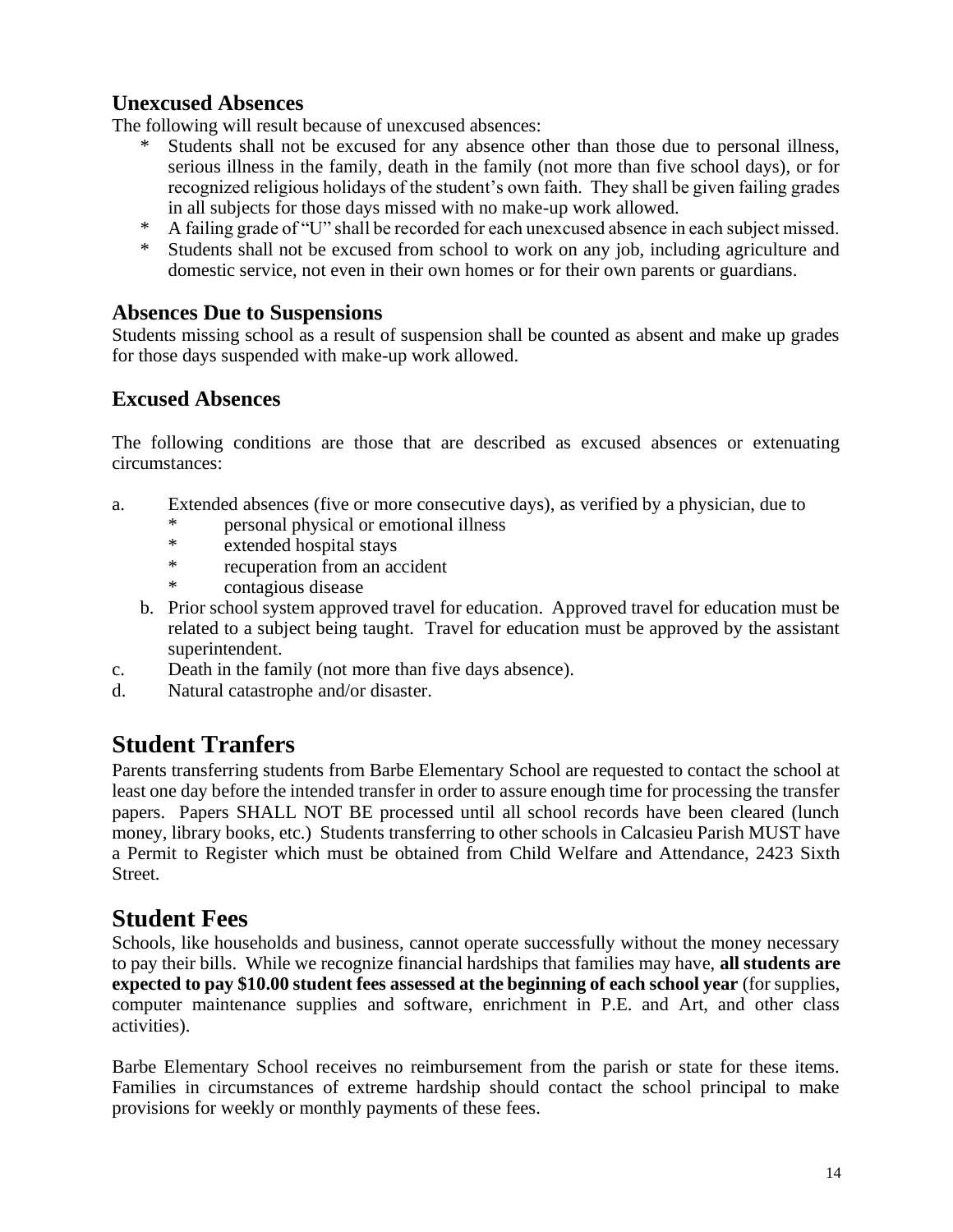## **Damage to School Property, Textbooks, Unpaid fees**

Students are required to pay for lost or damaged textbooks and library books. School property that is damaged or destroyed, either willfully or through negligence, must be repaired or replaced by the students responsible for the damage.

School records and all transfer records will be held until all fees are paid. Amounts of over \$50 will be referred to the district attorney's office.

## **Field Trips**

Parent permission must be obtained for every field trip during the school year. Contact your child's teacher if you are available to attend with your child. If your child has any medical needs such as an inhaler, we must have the inhaler and the medical paperwork on file at the school or a parent must attend the field trip or the child cannot attend. Field trips are an extension of classroom learning so only students in the class are

permitted on the trip. Brothers and sisters who are school age cannot attend and be a part of the field trip. All school rules, regulations, procedures, and policies are to be followed just as if the student were in the classroom. Because a student can be removed from a classroom situation for failure to maintain appropriate behavior, a student can also be removed from field trip participation. **Parents serving as chaperones may not bring younger siblings on the field trip as they may distract from the responsibility given to a**

**chaperone.** Students who do not attend school on field trip days will be counted absent unless the student attends school. A parent who does not wish to send his/her child on a field trip and does not want the child missing school may elect to send their child to school. The child will be placed in an alternative learning environment. Prior arrangements should be made so the classroom teacher can leave appropriate assignments. Student who are ill should not go on field trips. Additionally, students who have been sent

home the day before a field trip because of a lice problem cannot attend the field trip unless the student has been cleared by the office or school nurse. Lice rechecks are not made until after 8:00 A.M. If instructional fees, lunch bills, etc. are not taken care of, money paid for field trips may be applied toward delinquent fees. If fees, etc. are not taken care of prior to a field trip, the school also has the right to deny attendance of the trip. Please keep balances up to date. If a student has paid for the field trip, but has not turned

in a permission slip signed by a parent or guardian, he or she may not attend.

## **Fundraising**

We believe you want the same advantages for your child that other children have and because we are not satisfied with just the minimum, it is often necessary to raise money. Raising funds for various projects allows Barbe Elementary an opportunity to have the very best. It also minimizes the cost and expense of certain activities for your child. We want our teachers to receive the best training, equipment, supplies, etc. therefore fund raising is a necessity. We do try to hold fundraising to a minimum. It is certainly your right to not participate in any fundraiser.

Parents are responsible for any money owed to the school with regard to fundraising. The school board attorney and the District Attorney work closely with schools in collecting outstanding debts.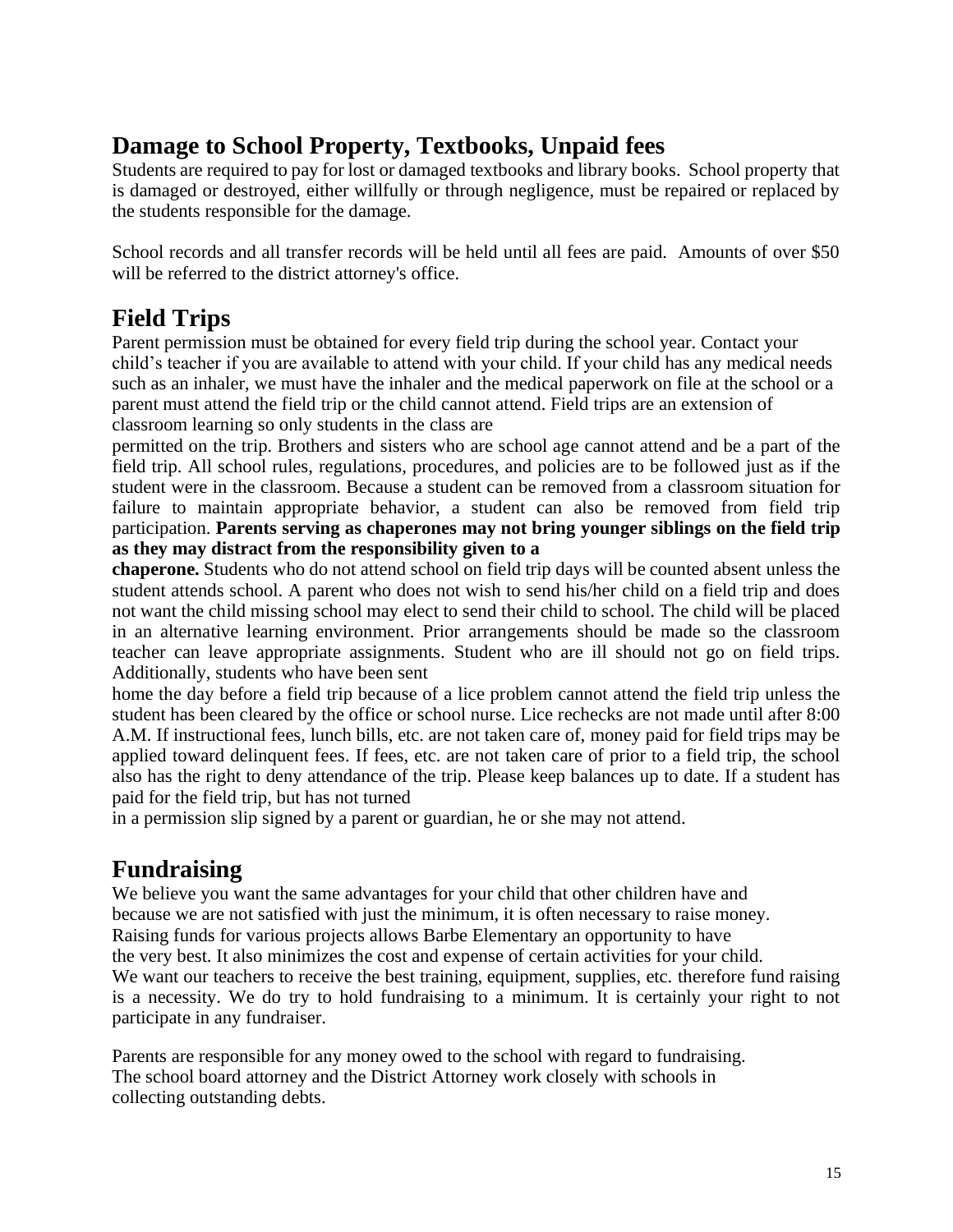## **Class Parties**

State regulations do not allow school involvement in non-academic activities. Therefore, we only have two parties, Christmas and Easter, which are limited to the last 30 minutes of the school day before the holidays. On other holidays, small treats individually wrapped may be distributed at the end of the school day.

## **Parent Participation**

Parents are encouraged to participate in school activities. Parents are encouraged to contribute to overall school improvement by sharing their time and talents through volunteer activities. We welcome your input! Please contact us if you have ideas or suggestions to share or if you would like to participate in volunteer activities at the school.

## **Parent/Teacher Communication**

Good communication between the school and home helps students reach their educational potential. Barbe Elementary teachers communicate regularly with parents using report cards, samples of work sent home with students, informal notes from teachers and/or principal, test scores, school newsletters and periodic news bulletins, information conferences, telephone calls, and formal conferences. Students receive report cards at the end of each nine weeks' period.

Teachers meet with parents at the beginning of each school year to review basic school and class policies and expectations. At least two formal conferences are held during the school year with each student's parents. Informal conferences are held as they are needed. Teachers are required to document all conferences throughout the year.

Parents are encouraged to contact the teacher whenever they feel the need to discuss a student's schoolwork. School policy, however, does require that all conferences be scheduled for an appointed time. **Conferences are not allowed during teacher's regularly scheduled class time.**  This regulation is intended to prevent interruptions that could deprive them from achieving maximum educational benefits. Parent/teacher conferences benefit students most when parent and teacher both prepare for them.

Large group meetings for parents and teachers are held periodically throughout the school year. Occasionally parents are invited to view special programs or other events. However due to **COVID 19 guidelines, we will not have large group meeting**.

#### **CALCASIEU PARISH SCHOOL SYSTEM EMERGENCY PREPARDENESS**

#### **When a school emergency occurs...**

Parents can get critical information and directions by doing the following **BEFORE GOING TO THE SCHOOL OR SCENE OF THE EMERGENCY:**

- Visit [www.cpsb.org](http://www.cpsb.org/) website
- Tune into KPLC television station for news alerts
- Listen to radio stations KYKZ 96.1 FM KZWA 104.9 FM KHLA 92.9 FM KXZZ 1580 AM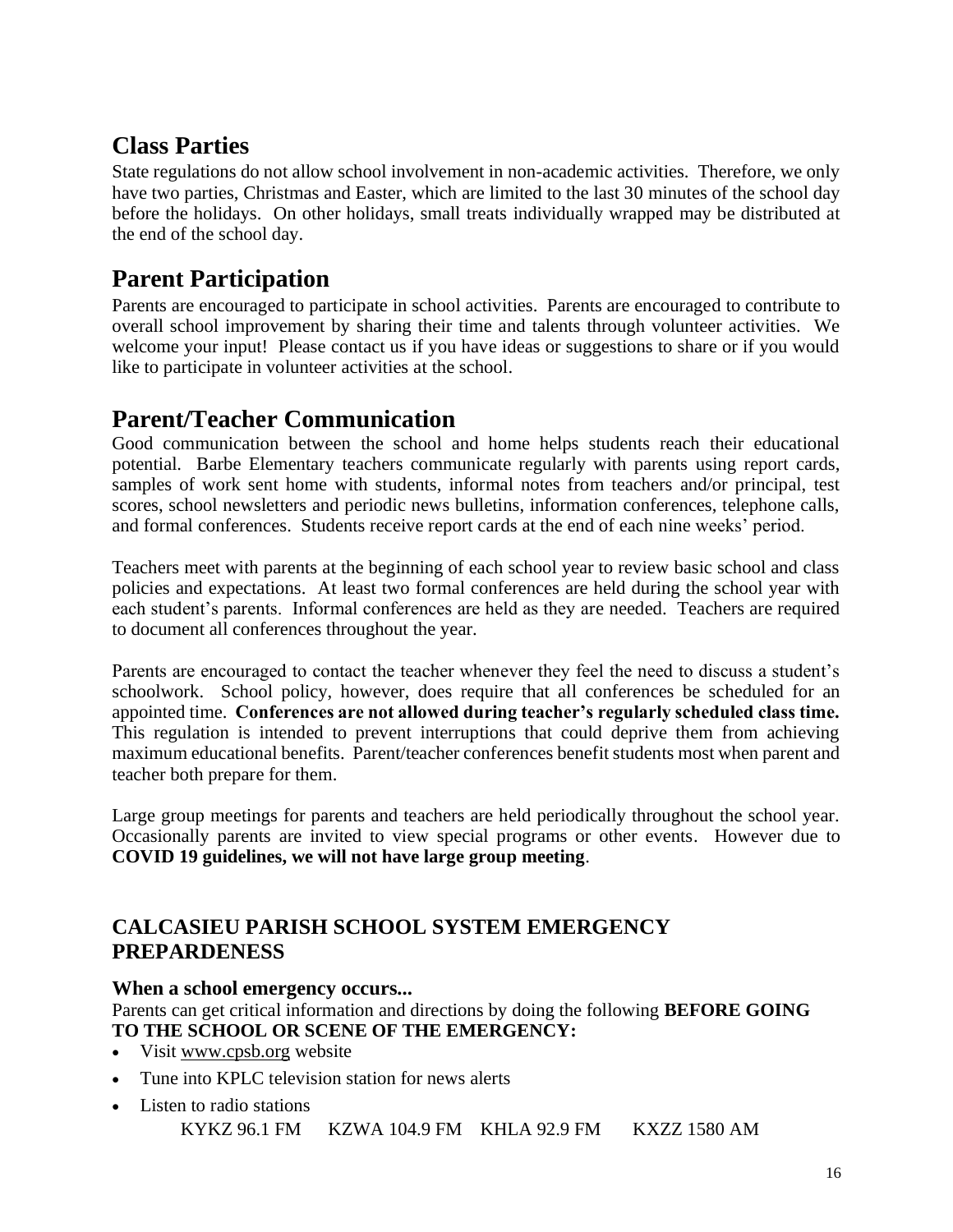KQLK 97.9 FM KBIU 103.3 FM KLCL 1470 AM KJMH 107.5 FM KNGT 99.5 FM KAOK 1400 AM KKGB 101.3 FM KJEF 1290 AM KTSR 92.1 FM

It is critical that accurate and timely information and directions be delivered by school officials during an emergency. The Calcasieu Parish School System is committed to releasing such information to parents, the public, and the news media as soon as it is available.

#### **How can parents prepare for a school emergency?**

- 1. Remember in any crisis, a student can be released only to an adult that is documented as an emergency contact and can show proper identification.
- 2. Provide accurate emergency contact information to your child's school and notify the school if it changes.
- 3. Keep updated by reading messages on the Calcasieu Parish School System website [www.cpsb.org](http://www.cpsb.org/) or in school newsletters, websites, or notices.

#### **Emergency Descriptions**

**LOCKDOWNS** occur when internal or external threats exist. Exterior and interior doors are locked with staff and students in secured areas until an all clear is given. If possible, signs are posted to alert parents and visitors about the lockdown.

**SHELTER-IN-PLACE** assures student safety when schools are alerted that hazardous materials may have been released into the atmosphere and evacuation or dismissal is not advisable. Safe areas are identified in schools where refuge can be taken until it is safe to release students.

**EVACUATION** procedures at each school include alternate locations and procedures where parents can be reunited with their child. Parents will be directed through the news media or district website to a specific location where they will be required to show proper identification such as a driver's license or other photo identification.

**RECOVERY** is the longest phase of emergency management, lasting until the physical environment, students, and staff has returned to a sound physical and emotional state. Trained school and volunteer community mental health professionals will assist students, staff, and families if a school emergency occurs.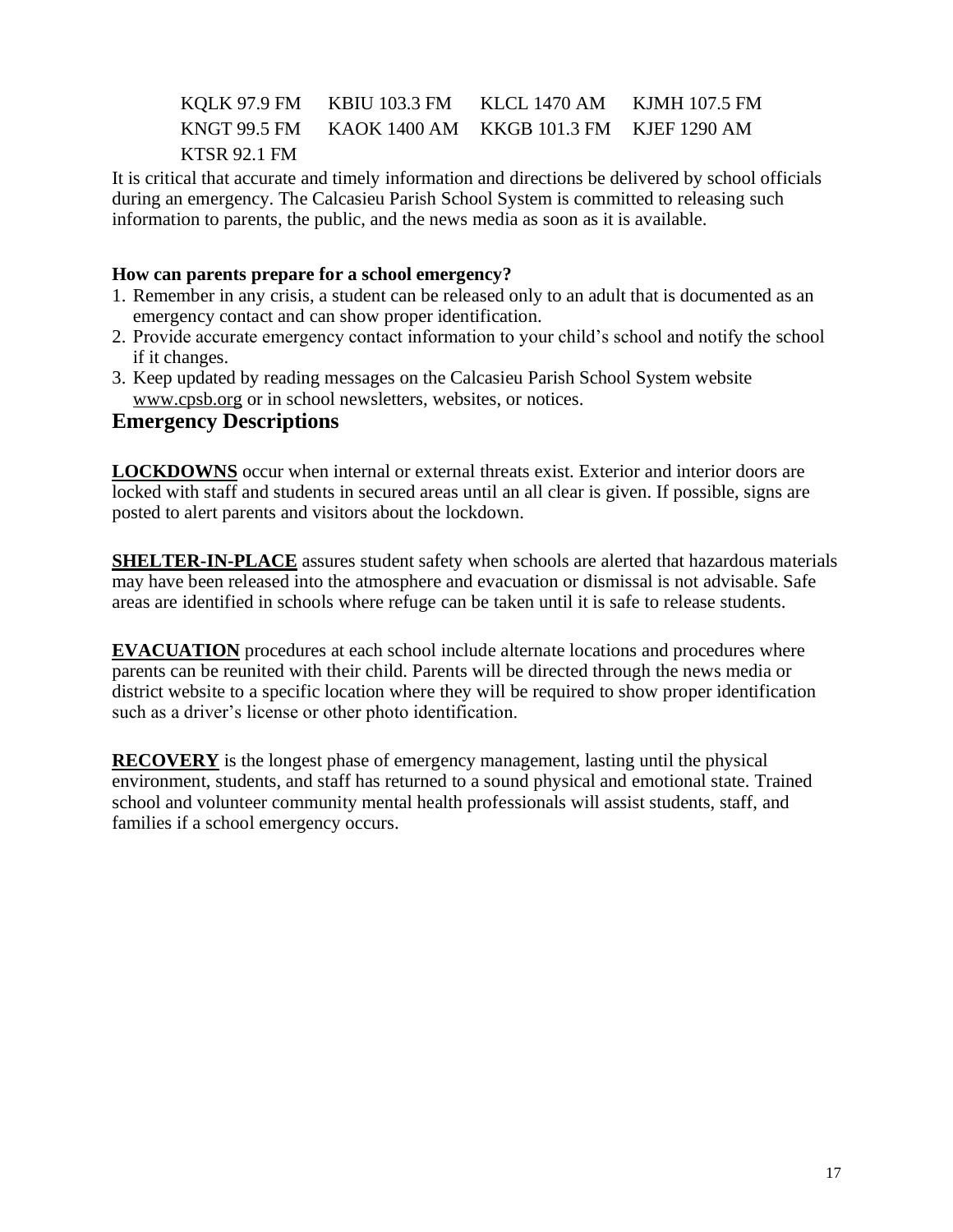#### **Student Emergency Information**

All parents/guardians are asked to complete an Emergency Procedures card for each of their children who attend Barbe Elementary. We strongly encourage you to update this information electronically through Student Progress Center.

**It is extremely important that the information on the card be accurate and complete**. Any restrictions--such as those related to adults who may or may not check the students out of school- -should be noted on the card and updated as necessary. Such restrictions and limitations should be renewed each year. Parents are encouraged to inform school personnel of any chronic or persistent health problem which could significantly affect a child's school performance.

If a student becomes seriously ill or is seriously injured in an accident while at school, immediate attempts to inform the parent or guardian will be made. It is extremely important that parents supply the phone numbers of the home and two other sources, such as the work place, and another relative or neighbor who can be contacted in the event of an emergency.

Emergency drills are held regularly. If it becomes necessary to dismiss school early because of an emergency situation, the school will be notified by the Central Office of the Calcasieu Parish School Board. Bus drivers will be contacted. Parents will be contacted by phone and through the news media.

#### **Student's Use of the Telephone**

Student's use of the school telephone is limited to emergency situations (illness, injury), and the school secretary, principal, or counselor will place all calls for students.

Teachers work to develop responsible habits among our students. Students are expected to come to school with all books and supplies needed for each day's work. They are not allowed to call home for these items.

Students will not be called to the telephone; however, when necessary, school personnel will relay messages from parents to children after the school day begins.

Parents should plan for daily activities before children leave for the school day. These procedures assure the safety of the students and the integrity of the instructional program.

## **General Safety**

Students are expected to behave in an orderly, respectful manner while waiting for, boarding, riding, and disembarking from the bus.

Bicycles are to be placed in bicycle racks and not left on the ground. Children are to walk their bikes when on school property.

**Children are not to leave the school group once they have arrived at school**. This includes bicycle riders. If there is a need to leave school at any time during the day, the parent must go to the front office and sign out the child.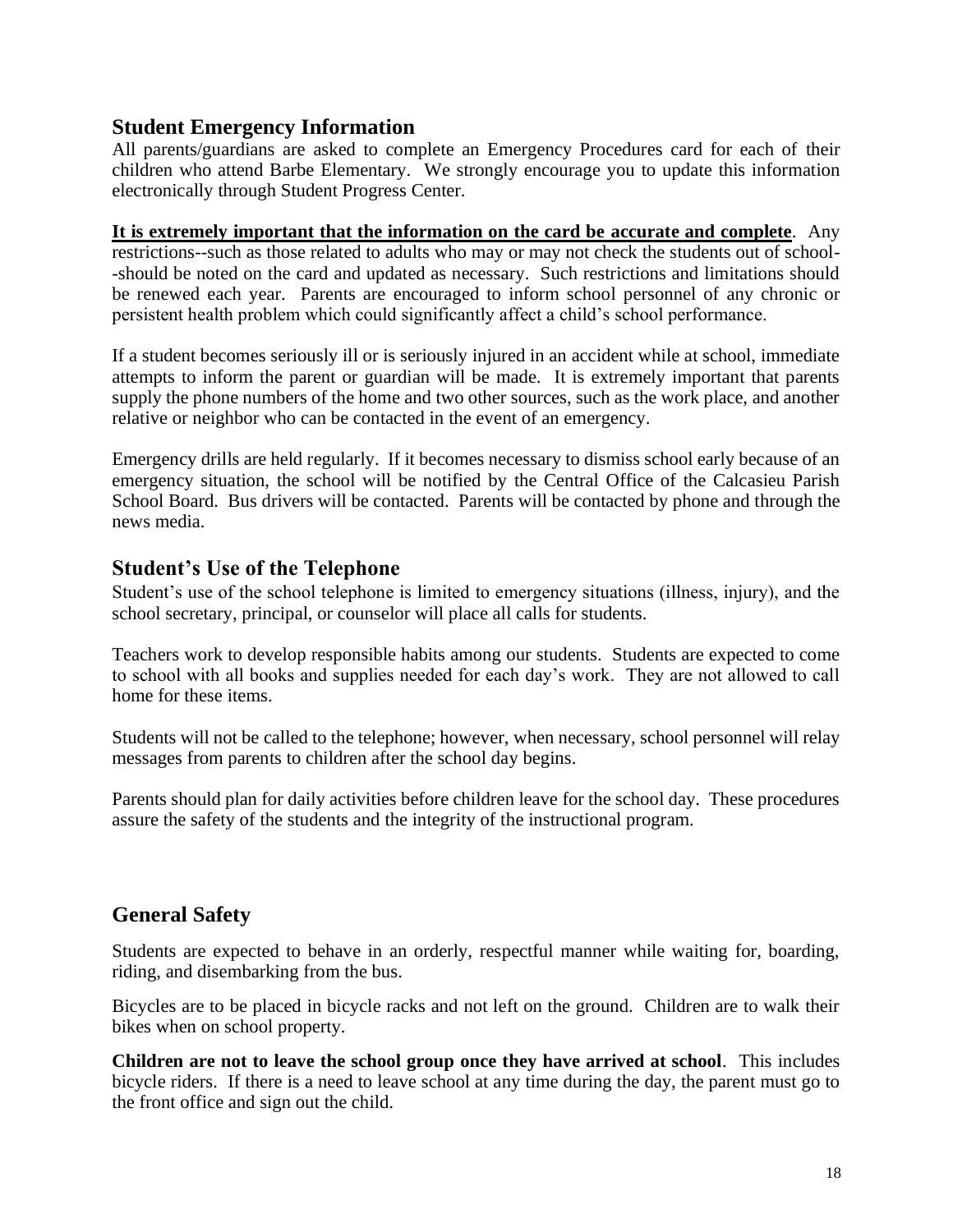## **Notice to Parents and Students of Calcasieu Parish**:

The Calcasieu Parish School Board and the State Department of Education have directed that each student and his parents/guardians be told that without exception a student **SHALL NOT BE UNDER THE INFLUENCE OF, BRING ON, CONSUME OR HAVE IN HIS/HER POSSESSION ON A SCHOOL BUS, ON SCHOOL PREMISES, OR AT A SCHOOL FUNCTION AWAY FROM SCHOOL, ANY NARCOTIC DRUGS OR CONTROLLED DANGEROUS SUBSTANCE AS DEFINED BY STATE LAW, UNLESS DISPENSED BY A LICENSED PHYSICIAN AS ALLOWED BY LAW.** Any student of the Calcasieu Parish Public School System found to be in violation of this policy will be subject to expulsion as provided in the Drug-Free Schools and Communities Act Amendments of 1989, Public Law 101-226. Terms of the law are mandatory and include a statement that referral sources are available to parents/guardians.

#### **School Discipline**

Barbe Elementary School follows the Calcasieu Parish School Board Discipline Policy as stated in the Student Code of Conduct handbook

Appropriate conduct is always expected of students. One basic requirement is that of courtesy and consideration of others. All teachers are instructed to correct any student's misbehavior. Students are expected to respond to any teacher or staff member's reprimand. Running, pushing, fighting and excessive loudness such as yelling are not allowed in the school buildings.

**Each teacher establishes standards of behavior with her class at the beginning of the school year**. Students are informed of class and school rules and these are often posted within the classrooms. Teachers are instructed to be fair, but firm and consistent in the administration of classroom, playground, and school discipline.

Teachers are instructed to seek the cooperation of parents or guardian to modify a student's inappropriate behavior. Students who disrupt the class deprive not only themselves but also their classmates of quality education. Persistent disruptions or violation of school rules may result in suspension from school. Parents will be notified if it becomes necessary for a student to be suspended.

Since the most effective form of discipline comes from within an individual (self-discipline), all possible efforts will be made to help students understand and correct any misbehavior. Teachers and administration will never use corporal punishment--even as a last resort.

Parents who have questions regarding these procedures should contact the principal and schedule an appointment to discuss these school policies.

#### **Reference the Student Code of Conduct for the following…**

- School Suspension
- In-School Suspension
- Short and Long-Term Suspension
- Expulsion

## **Act 909—1990 Louisiana Legislative Action**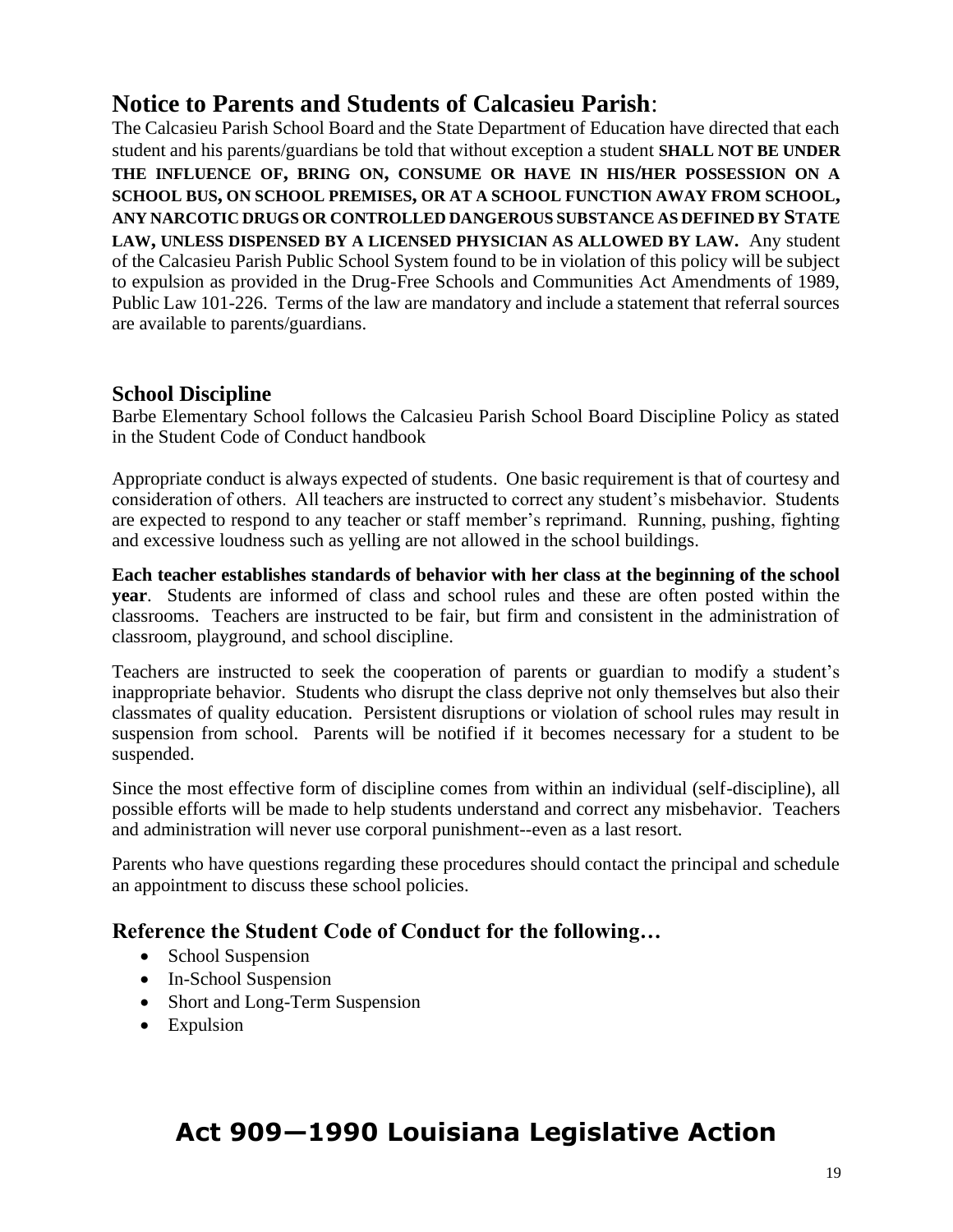1. Mandates that any student, sixteen (16) years or older, found guilty of knowledge of and intentional distribution of or possession with intent to distribute any controlled dangerous substance on school property, on a school bus, or at a school event shall be expelled from school for a minimum of twenty-four (24) calendar months.

2. Mandates that any student who is under sixteen (16) years of age and in grades six through twelve and who is found guilty as in (1.) above shall be expelled from school for a minimum period of twelve (12) calendar months.

3. Mandates that any student who is kindergarten through grade five and who is found guilty as in (1.) above shall be referred to the local school board through a recommendation for action from the superintendent.

4. Specifies procedures for review or appeal as follows:(A) The parent or tutor of the pupil may within five (5) days after the decision is rendered, request the school board to review the findings of the

superintendent or his designee. (B) The parent or tutor of the pupil may, within ten (10) days, appeal to the district court for an adverse ruling of the school board/superintendent.

5. Requires that upon recommendation by a principal for the expulsion of any student referred to above, a hearing shall be conducted by the superintendent or his designee to determine whether the student shall be expelled or if other corrective or disciplinary action shall be taken. Until such hearing, the student

shall remain suspended from school.

6. Mandates that no student expelled pursuant to this act shall be readmitted to any public school in the State except upon the approval of the school board system to which he seeks admittance.

> Calcasieu Parish Title IX: 2423 6th Street Lake Charles, LA 70601 337-217-2409

#### **Conduct on the School Playground**

Playground areas are supervised during recess. Teachers will make provisions for them to use the restrooms and get water either before or after the recess periods. The recess periods last only 10 minutes-just enough time for students to stretch their muscles before returning to class.

- Students are expected to obey the teacher during to playground supervision
- Students are expected to remain in their designated play areas. No students may leave the school property.
- Fighting and unnecessary roughness which could cause injury to others is not permitted. This includes pushing, tackling, or engaging others in "holds" which restrict their movement.

#### **Conduct when Walking To and From School-**

Students who walk to and from school each day are always expected to observe safety regulations for pedestrians. **Parents are encouraged to walk with their children to and from school whenever possible.** Students should stay on the sidewalks when available and should never walk in the street. Teachers and administration will continually remind students about their behavior, and we ask that parents also reinforce the seriousness of walking safely both to and from school. No horse playing or darting in and out of traffic either when walking or riding a bicycle. The parent will be contacted when there is a serious problem, and a suspension may be possible. If problems become serious, parents may be referred to the community deputies for assistance.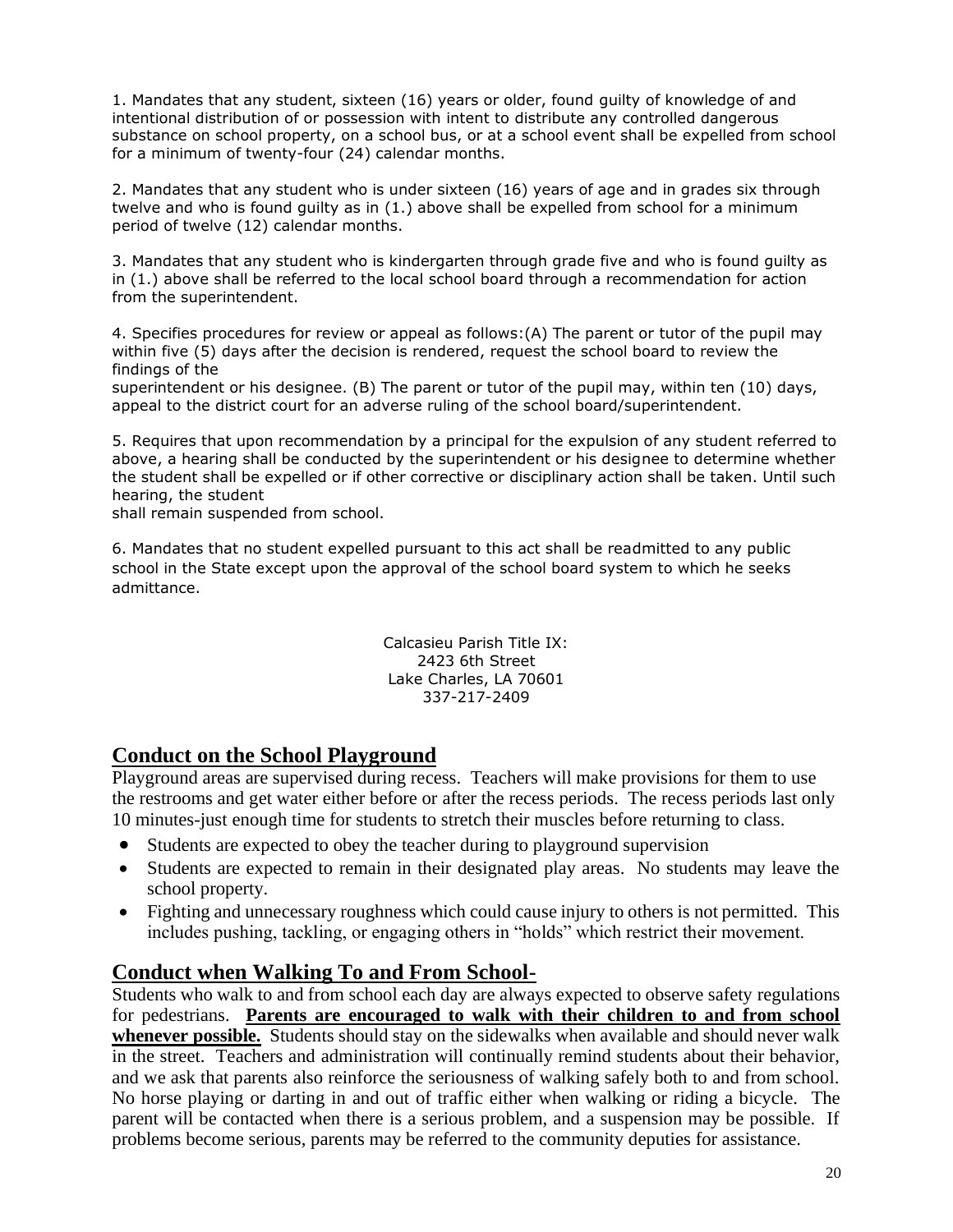#### **Conduct when riding Bicycle To and From School**

Students who bike to and from school each day are always expected to observe safety regulations. Students should: wear a helmet, ride on the right side of the road, with traffic, not against it, staying as far to the right as possible, use appropriate hand signals and respect traffic signals, stopping at all stop signs and lights. Before crossing streets, students should dismount their bike, make eye contact with drivers, making sure they are paying attention then walk the bike across the street. Parents should actively supervise students until they are comfortable that their students are responsible to ride on their own.

#### **Insurance**

Accident insurance is available to all students. Parents are informed regarding insurance information within the first few weeks of school. Claim forms for those who purchase the insurance are available through the principal's office.

#### **School Visitors**

Calcasieu Parish School Board and Barbe Elementary School welcomes and encourages parents and other school patrons to visit the schools at appropriate times; in fact, special programs and visiting days are planned throughout each school year to provide such visits.

All visitors, however, shall report to the front office immediately upon coming onto school grounds for their visit and will be required to sign a "Visitor's Log" upon arrival and departure. Parents should notify teachers for "drop-in" visits to "check" on students. Parent visits should not exceed 90 minutes. Visitors will be assigned passes. Principals, school administrators, or school security guards are authorized, in accordance with state law, to search the person, and any item in the possession of a person who is not a student enrolled in school, or any school employee while in or on any school property. The search may be conducted at random with a metal detector or physically when there is reasonable suspicion that such person has in their possession any weapons, illegal drugs, alcohol, stolen goods, or other materials in violation of board policy.

#### **Parking**

Visitors are reminded that there is limited parking area on the school campus as well as on the street. It is very important that all visitors do not block the buses from coming to and from the school. We ask your help in providing a safe flow of traffic, especially in helping our buses to enter and exit the entrances to the parking lots. During dismissal do not park down the street and have your child or children meet you. The car pick-up line is a very fast and safe way to retrieve your child.

Parents are asked to talk with their child/children about the need for safety in traveling to and from school each day... Students riding bikes should be reminded to follow safety rules and ride on the right side of the road--not in the middle of the street. Students who walk should use the sidewalks or neutral grounds--and not walk in the middle of the street. MOST IMPORTANTLY: Students MUST be reminded that they should cross ONLY at the cross walk at the intersection--and NOT in the middle of the street.

#### **Medication Given at School**

No medicines are given internally, externally, or by injection at school without written instruction from a physician and written permission from a parent or legal guardian. Parents may obtain proper forms for "Request to Give Medication at School" from the office. Medication will be given only when all the proper paperwork and procedures have been followed. Ear drops and eye drops cannot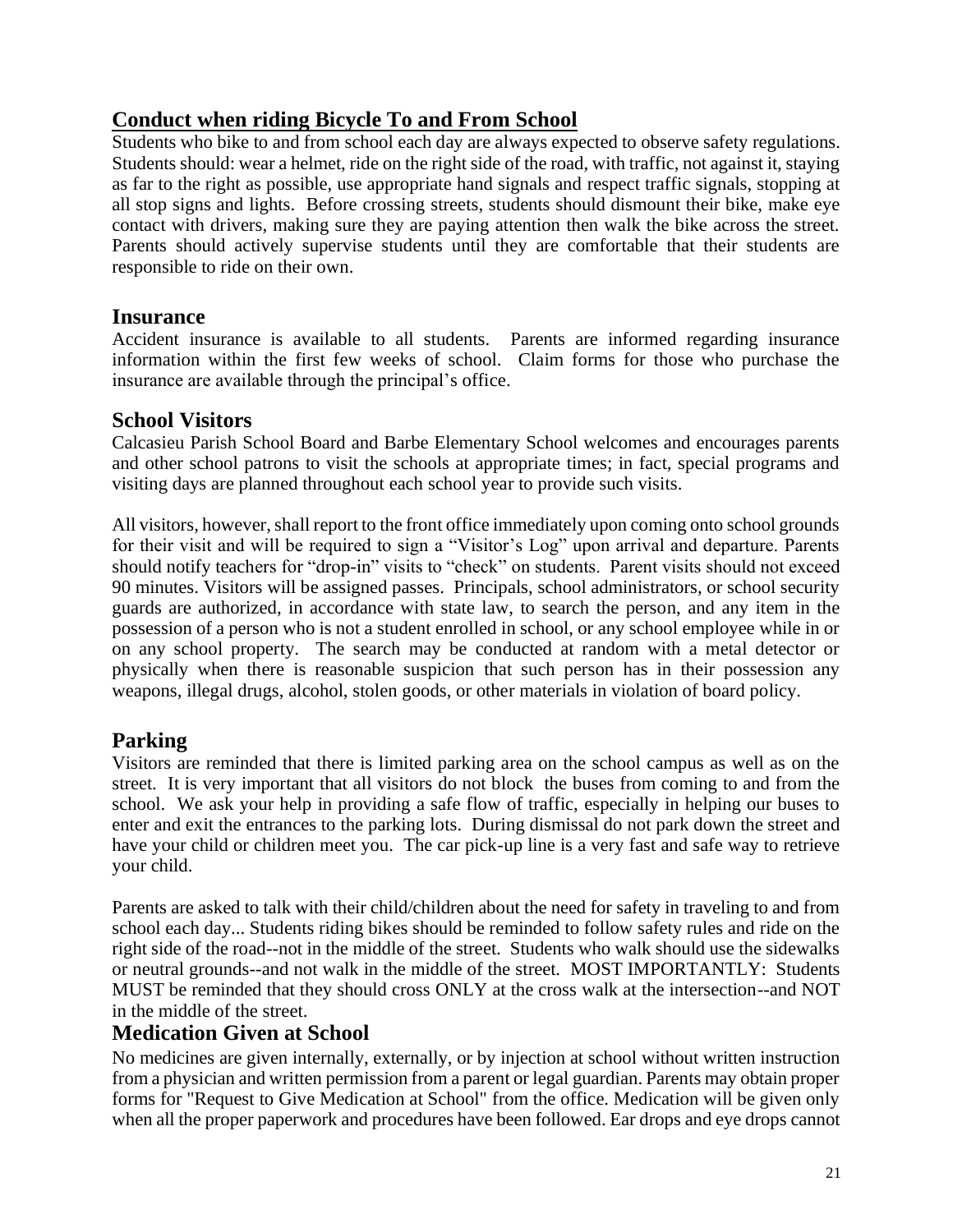be administered by school personnel. An adult must bring the child's medication to school. Aspirin, Tylenol, and cough

syrup is under the same rules and regulations as other medications. For questions you can refer to the Student Code of Conduct handbook or call the Nursing Department at 217-4260. ALL MEDICATION MUST BE DELIVERED TO SCHOOL BY AN ADULT. **NO MEDICATION SHALL BE TRANSPORTED BY THE CHILD.**

#### **Communicable Diseases**

Students with the following communicable diseases are to be excluded from school and may return as noted:

- Fever 101 degrees or higher
- Vomiting or loose stool
- Severe colds, sore throats and productive coughs
- Purulent nasal discharge, purulent conjunctivitis (pink eye), severe headache, and skin eruptions may be indications of acute communicable diseases. Students with these conditions should be considered contagious unless facts or expressed medical opinion indicates otherwise. The school nurse will be asked to look at the student.
- Scabies (itch), ringworm, impetigo (Indian fire); children with these skin diseases are considered to be contagious unless facts or expressed medical opinion indicates otherwise
- Measles seven (7) days after appearance of the rash
- Chicken Pox seven (7) days after appearance of the vesicle or when the vesicle is healed or only a few remain which are well covered by scabs
- Mumps when the swelling has subsided.

#### **Care of Illness Occurring at School**

When a student becomes ill or is injured while at school, the following procedures will be followed. Decisions concerning the notification of parents regarding a student's illness requires judgment based on his/her feelings and the teacher's and the principal's observation of his appearance and behavior. The following guidelines are considered:

- 1. Consideration will be given to the student's statement of his feelings. It is not always possible to secure objective evidence of sickness.
- 2. A student having fever or diarrhea, or vomiting shall not remain at school. \*\*\*
- 3. Students with severe colds, sore throats, and coughs shall not remain at school. \*\*\*
- 4. Sniffles, reddened eyes (Pink Eye), headache, and abdominal pains are signs of acute communicable diseases. Children with such shall be sent home as soon as possible. \*\*\*
- 5. No student shall be sent home alone or allowed to stay home alone. Absolutely NO medicines are given internally, externally, or by injection at school without written instruction from a physician and written permission from a parent or legal guardian. Aspirin and Tylenol are medications.

#### **\*\*\*Calcasieu Parish School Board requires that any child who has a condition which appears to be contagious (fever 101 degrees or higher, vomiting, loose stools, abdominal discomfort, sore throat, productive cough, purulent nasal discharge, red or draining eyes (pink eye), open sore or unidentified rash CANNOT REMAIN IN SCHOOL.**

\*\*\*The child may return to school once the condition no longer exists. If the condition persists, contact your physician and bring a statement from him/her to the school indicating that the child may return to school because his/her condition is no longer a health concern.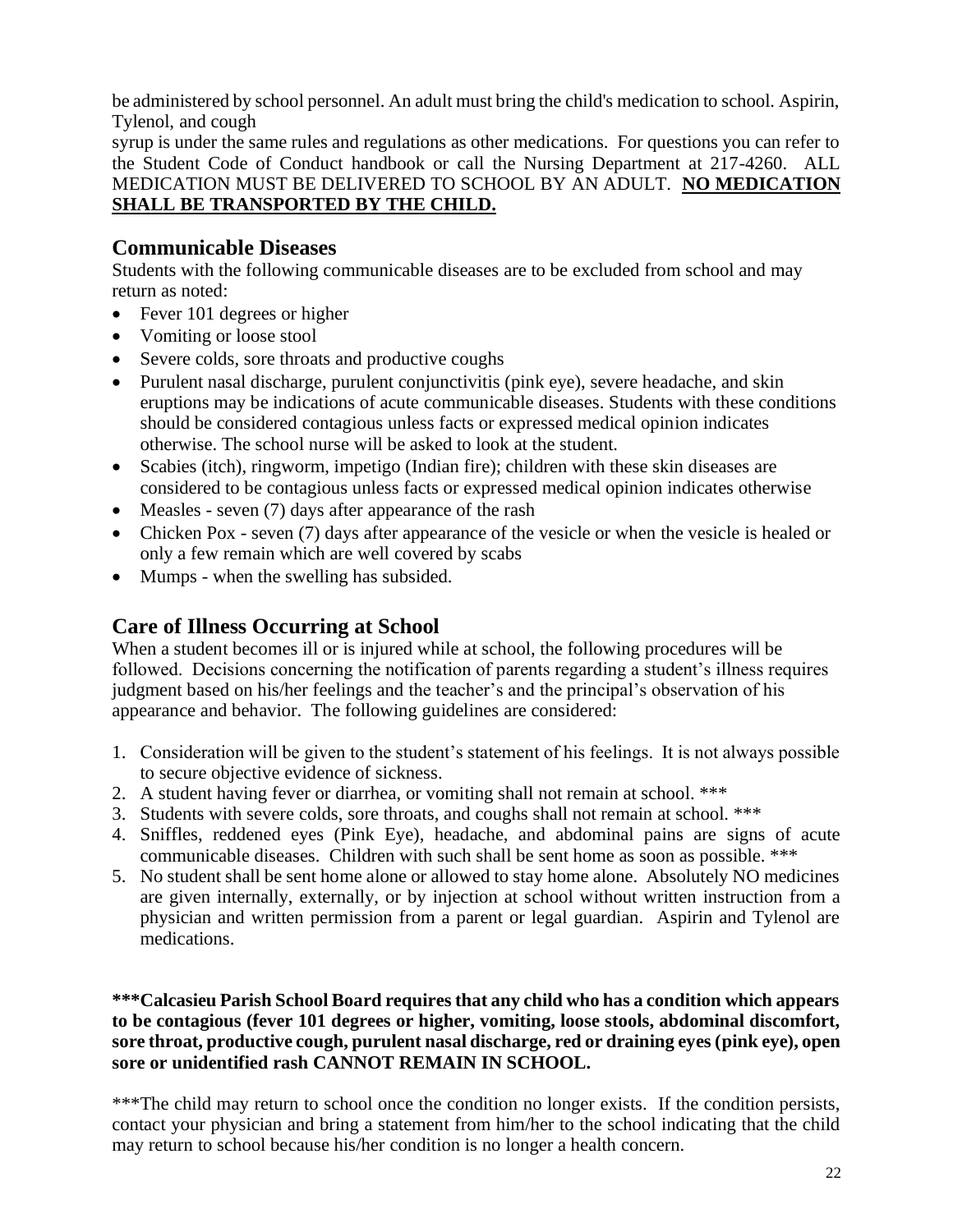If a child has a known problem that is potentially serious and there is a known method of helping the child and the school is denied an opportunity to help the child because the necessary materials are not made available, then the school cannot be held responsible to assist the child. Therefore, the child should be excluded from the school until said materials are made available.

#### **Immunizations**

\*\*\*State Law requires a minimum of four (4) DTP, three (3) Polio, and two (2) MMR immunizations for school entry. Hepatitis B immunization is also required for kindergarten entry. \*\*\*

In compliance with Louisiana law, all students entering school for the first time must present satisfactory evidence of immunization against diphtheria, tetanus, whooping cough, poliomyelitis, and measles, or shall present evidence of an active program in progress, at the time of registration or entrance into school.

If booster injections are required before entering school, such booster injections must be administered before the student enters school. Exceptions to any of the above requirements will be made only if the parent or guardian submits either a written statement from a physician stating that these procedures are medically contraindicated, or a written dissent due to religious beliefs. Principals and teachers shall cooperate with the school nurse to protect the health of students while

in school by excluding the ill and by preventing the return to school of those not yet recovered from an illness or communicable disease.

#### **Skin Diseases**

Students with impetigo (Indiana Fire), ringworm (of the scalp only), or scabies (itch) must be referred to a physician and must obtain a note from the physician indicating that it is all right for him to return to school.

Ringworm of the body (NOT HEAD). Check with your pharmacist to recommend a treatment (Ex. Lotrimin for 10 to 14 days). Many over-the-counter medications are available. Please follow directions carefully. Loosely cover any exposed treated ringworm while your child attends school. If condition does not improve within two weeks, medical attention is required.

#### **Head Lice**

The problem of head lice is common among elementary school children. **It is NOT a sign of poor health habits or lack of cleanliness.** Parents are encouraged to examine their child's hair weekly. Once the problem is identified, a physician should be contacted in order to obtain medication for proper treatment. The following policy is required if the problem is discovered at school:

- The student is to be referred to the principal's office.
- The pupil is to be privately checked for head lice. This is to be done by a person designated by the principal and/or the school nurse if available. Anonymous calls should be investigated before the school nurse is contacted.
- If head lice are found in the hair, the parent is to be notified and the student should be excluded from his/her class immediately. A letter of explanation is to be sent home with the child.
- If eggs (nits) are found in the hair, the parent is to be notified and the student should be excluded from school effective at the end of the school day. A letter of explanation is to be sent home with the child.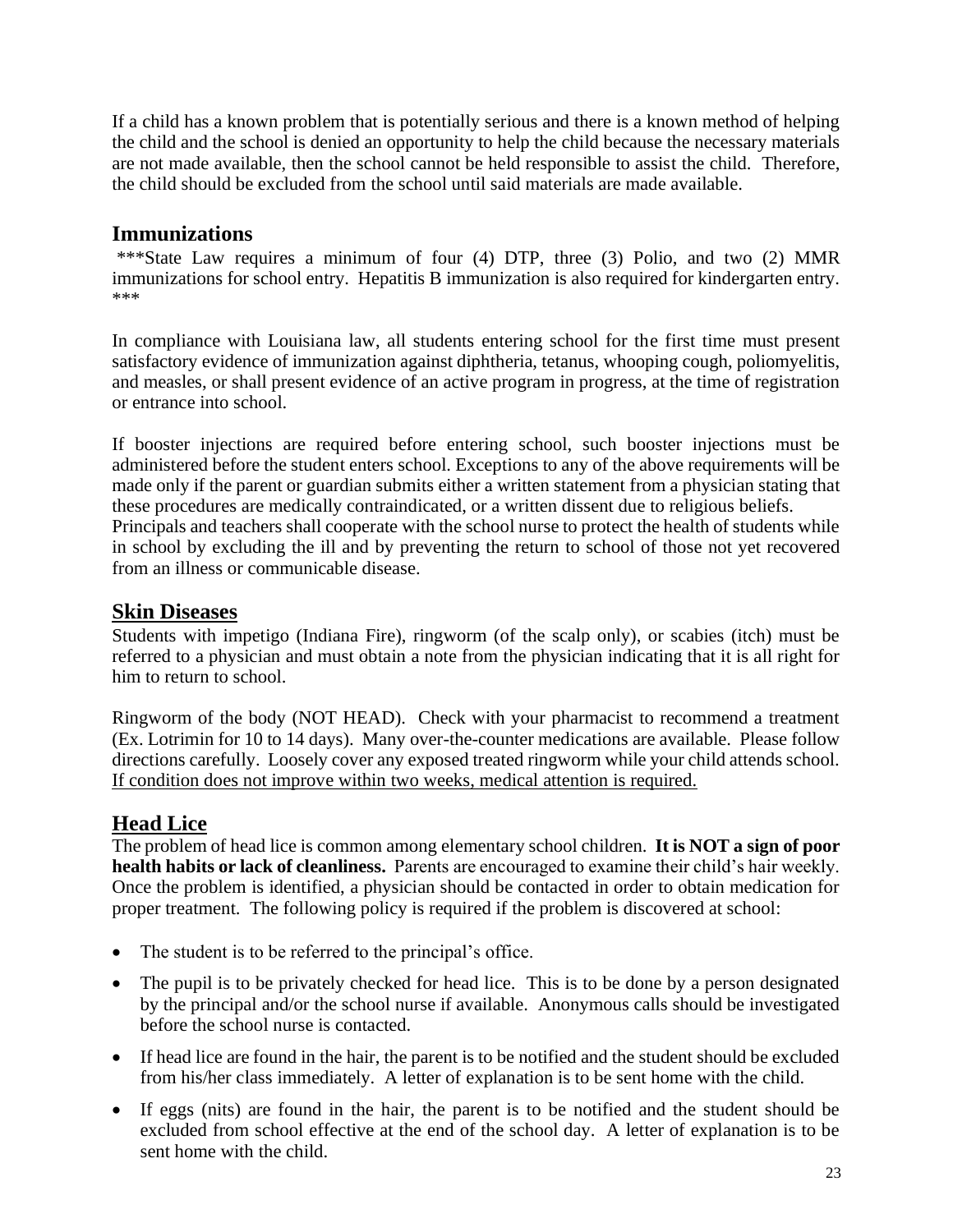- The student shall be excluded from school until he/she has been treated with medication that kills lice and eggs and until all nits have been removed from the hair. Before being readmitted to school, verification of treatment and/or a statement from a physician must be presented by the parent or legal guardian. School personnel shall be responsible for checking the student to be sure he/she is free of nits before the child may return to the classroom. If the student is not free of nits and lice, he/she shall be returned home by the adult who brought him/her back to school.
- A record shall be kept on all students excluded from school for lice and/or nits. This information shall include the following:
	- 1. name of child
	- 2. date of exclusion
	- 3. documentation of parental notification
	- 4. photocopy of letter/s sent home to parents regarding lice and/or nits
	- 5. readmission date
- Any student excluded from school for lice infestation shall have an excused absence for a limited time, not to exceed four (4) calendar days and shall be allowed to make up class work on that basis. The principal may extend this time if circumstances warrant.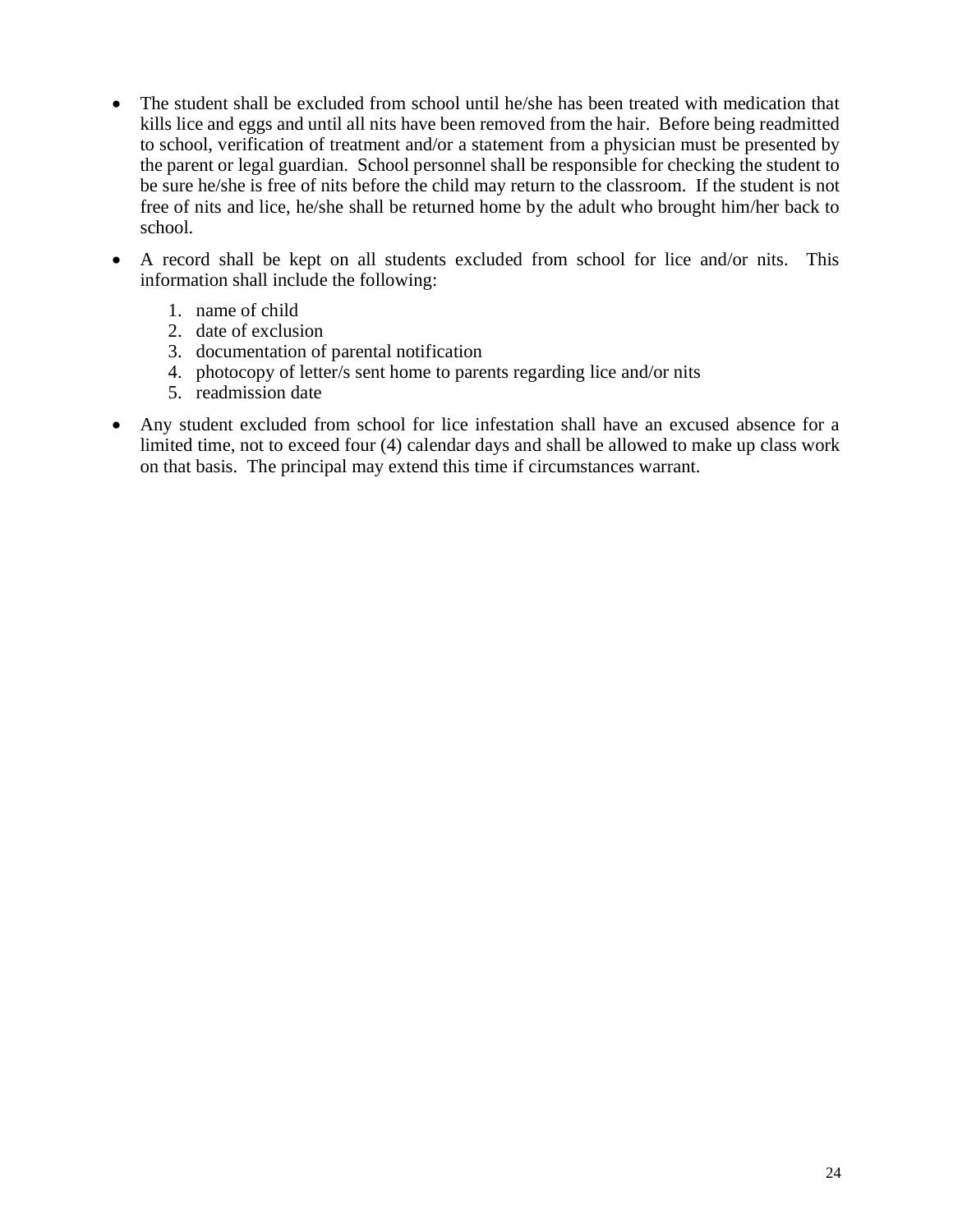#### **Grading Policy**

Act 701 of the 2010 Louisiana Legislative Session requires the Board of Elementary and Secondary Education (BESE) to: (1) adopt and implement a uniform statewide grading scale for use in public elementary and secondary schools, and (2) appoint a task force to provide input, recommendations, and advice on developing the uniform grading scale. The legislation also provides a list of organizations to be included in the Task Force. The Task Force held three meetings and reviewed the grading policy data from all the districts and from the five states with state grading policies. The Task Force also considered grading policies used by LHSAA, the NCAA, college admission offices, and TOPS. They discussed a wide variety of issues related to grading scale policy and considered which issues should be addressed by the statewide grading policy and which should be district decisions.

At the February BESE meeting, the Board was presented the recommendations of the Grading Policy Task Force and the recommendations of the Superintendents' Advisory Council. BESE approved the following policy, which took effect in the 2011-2012 school year:

- **§** 2302. Uniform Grading Policy
- A. LEAs shall use the following uniform grading system for students enrolled in all grades K-12 for which letter grades are used.

| <b>Grading Scale for Regular Courses</b> |            |  |
|------------------------------------------|------------|--|
| Grade                                    | Percentage |  |
|                                          | 100-93     |  |
|                                          | 92-85      |  |
|                                          | 84-75      |  |
|                                          | 74-67      |  |
|                                          | 66-0       |  |

#### **Evaluation of Student Work**

Progress Reports will be sent home every 3 weeks of the nine-week grading periods. In grades 1- 5 and special education classes, a report card is sent home at the end of each nine-week reporting period. In Kindergarten, students will not receive a report card for the first nine weeks. Grades are determined by such assigned activities as oral and written reports, written science experiments and illustrations, themes, class participation, reference reading, tests, and performance of work.

#### **Academic Awards**

At the end of each nine weeks grading period, Banner Roll and Honor Roll students are recognized and receive an award for their outstanding performance. Banner Roll students are those who earn all A's and Honor Roll students are those who earn all A's or B's.

Conduct and enrichment for elementary students will receive either an O, S, or N.

## **Promotion Policy**

#### **Grades K, 1, 2, 3, & 5:**

Promotion from one grade to another is based on the policies and regulations of the Calcasieu Parish School Board in compliance with standards cited in Bulletin 741. Students will not be promoted solely upon the recommendation of a private practitioner or a private agency. The recommendation will be given consideration only.

It is the responsibility of the School-Building-Level Committee (consisting of three or more people knowledgeable of the student's performance) to review classroom performance and make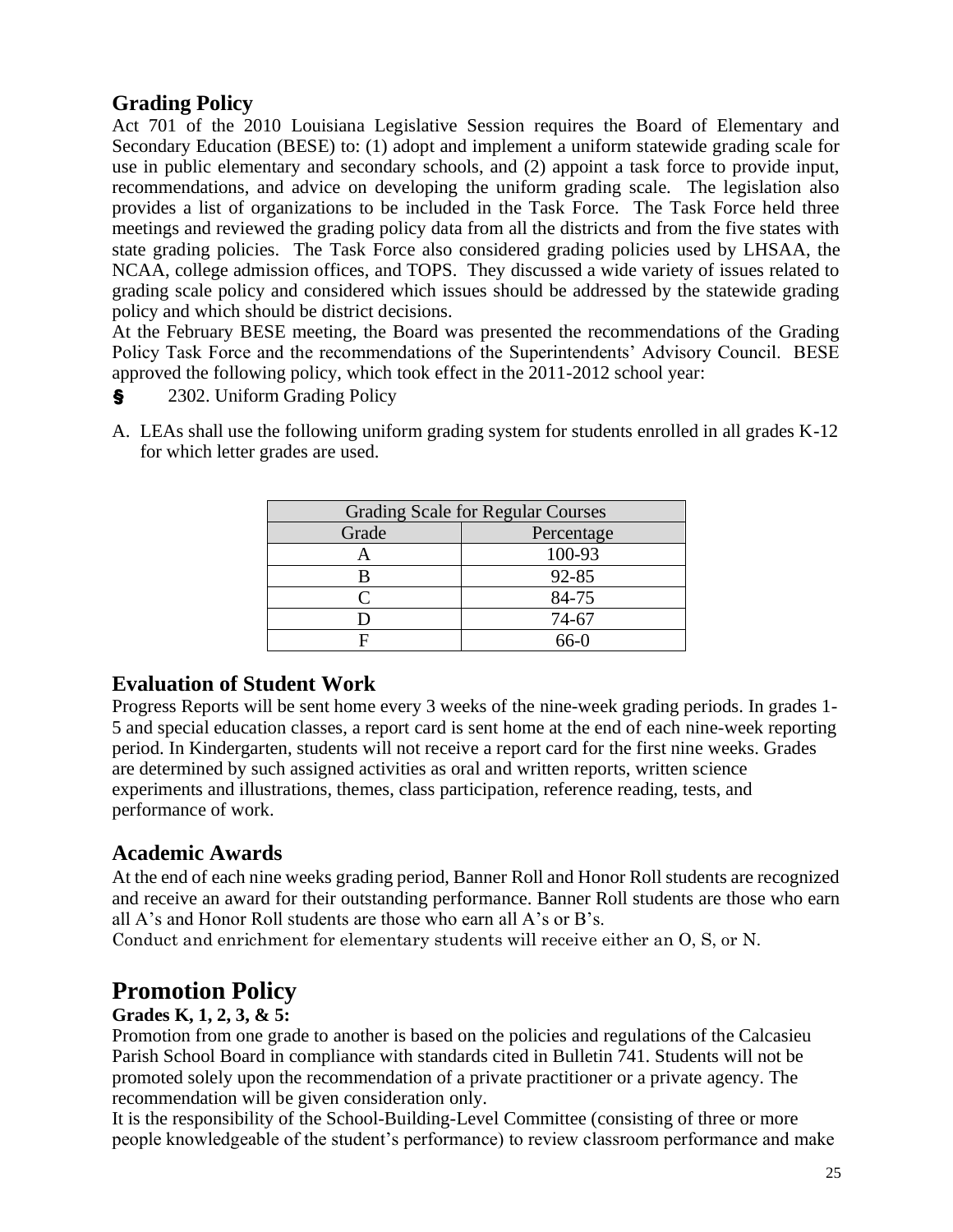decisions affecting retention or promotion based on a preponderance of evidence of student learning. An ESL representative should be included in the SBLC when making decisions for LEP students. \*

\*For purposes of the policies outlined in this document, the IEP team for the student will replace the SBLC

#### **Course Requirements for Promotion:**

Kindergarten:

• He/she must be present the required number of days (167) at a public or private kindergarten, and

• The Report Card should reflect successful classroom performance. Grades 1, 2, 3, & 5: Passing Session Grades in English Language Arts and Mathematics

#### **Retention:**

Students in grades K-3 may not be retained more than one year. In grade 5, a student may be retained according to his academic needs.

Students who fail to meet the promotion criteria above shall be retained. In addition, any student missing an excessive number of days will have a review by the SBLC for possible retention. \*

#### **Promotion and Support of Students in Grade 4**

Each LEA shall identify third and fourth grade students who have not met an acceptable level of performance that would enable them to successfully transition to the next grade level. Fourth grade students who have not met the acceptable level of performance may be retained or promoted, but in either case, shall be provided with an individual academic improvement plan. Students are expected by the LDOE to score at least "Basic" in ELA or Math and "Approaching Basic" in the other core subjects, including ELA, math, science, and social studies.

## **SPECIAL PROGRAMS**

#### **ART**

All students attend visual art classes. Art projects and student work is on display in the school throughout the year.

#### **CAI LAB**

Computer Assisted Instruction (CAI) provided by Title I is a Computer Curriculum Corporation (CCC) Instructional system consisting of computers running instructional software. It provides grades K-5 and special education with 30 minutes of individualized computer instruction daily in Language Arts and Math.

#### **D.A.R.E**.

All fifth-grade students participate in D.A.R.E. (Drug Abuse Resistance Education). An officer from the Lake Charles Police Department or the Calcasieu Parish Sheriff's Department spends an hour each week with our students on drug education and awareness. The teacher remains in the classroom to assist the officer. D.A.R.E. is an eighteen week program that culminates in a special graduation ceremony for the students and their parents. Participation in D.A.R.E. helps to fulfill a state mandate requiring a certain number of hours of drug education.

#### **LIBRARY**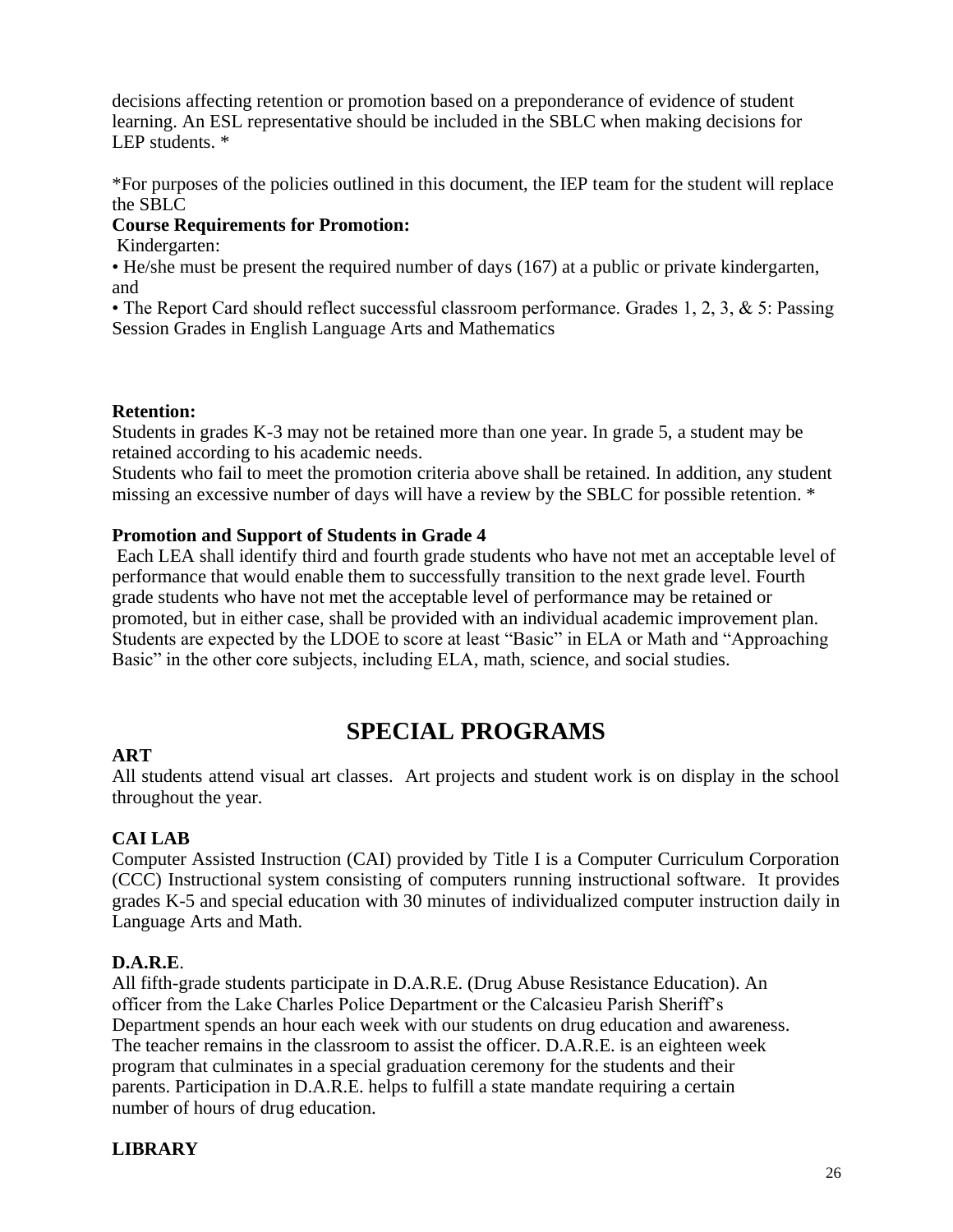The Barbe Elementary library mission is to give students the opportunity to enjoy reading and become lifelong learners. It provides a variety of materials to support the curriculum and to enrich the students' learning experiences. Each class has a weekly scheduled time to visit the library. Parents are encouraged to support the school programs by establishing a regular time for reading in the home. Research shows that students who read or who are read to at least 20 minutes per day at home, increase their reading skills. **Accelerated Reader** (AR) is a program in which students read designated library books, take computer quizzes, and score points.

#### **PHYSICAL EDUCATION**

All students enrolled at Barbe Elementary School are expected to participate in physical education classes, as required by the Louisiana Department of Education. Students who cannot participate because of a temporary or permanent physical disability are required to supply a statement from his/her physician stating the nature of the disability. A note from the parent may excuse a child from P.E. for temporary disabilities of short duration. Students must wear tennis shoes or rubbersoled shoes.

#### **SCHOOL COUNSELOR**

Barbe Elementary is fortunate to have the services of a full-time elementary

school counselor, Ms. Brigette Robinson. The counselor is available to all parents and students for visiting and consultation. Students may visit the counselor as a result of teacher/principal referral or parent request. A student may also initiate a visit through proper protocol. The school counselor makes visits to the classrooms and is also the school Testing Coordinator. You may reach the counselor by phone extension, 217-4600 ext. 2546. If the counselor is not in the office, you can leave a message for your call to be returned or contact the front office.

Please note: **School counselors cannot assume the role of a therapist or psychologist. Should your child need these services, the counselor will be happy to work with you to provide a list of possible agencies.**

#### **SPANISH**

Instruction in conversational Spanish is provided for academically able students in fourth and fifth grade. The program's primary emphasis is oral communication. Our Spanish teacher at Barbe Elementary School will provide enriching activities for students. Enrollment may be based on academic proficiency depending on the grade level and **may be discontinued at the discretion of the principal.**

**SPARK/REACH** (Seeking Purposeful Analytical Realistic Knowledge) is the local name for the program for academically gifted students in Calcasieu Parish. The identification of gifted students begins with a referral by a teacher, friend, or parent of the student with approval of the local school committee (SBLC). A screening test is given and if the student scores high enough on this or on CAT scores, then a full evaluation is given by a Pupil Appraisal team. Barbe Elementary SPARK students attend SPARK classes one day a week at Dolby Elementary School. Students are transported to and from SPARK on school buses. SPARK students are responsible for information missed or work assigned while attending SPARK. REACH students also attend Dolby one day a week. REACH is open to 1st grade students identified and tested at the end of the Kindergarten school qualifying for a SPARK- like program. Gifted/Talented students attend LCB Academy once a week for a portion of the day. Gifted/Talented is open to students of all grades after qualifying for the program based on exceptionality in the area of Art.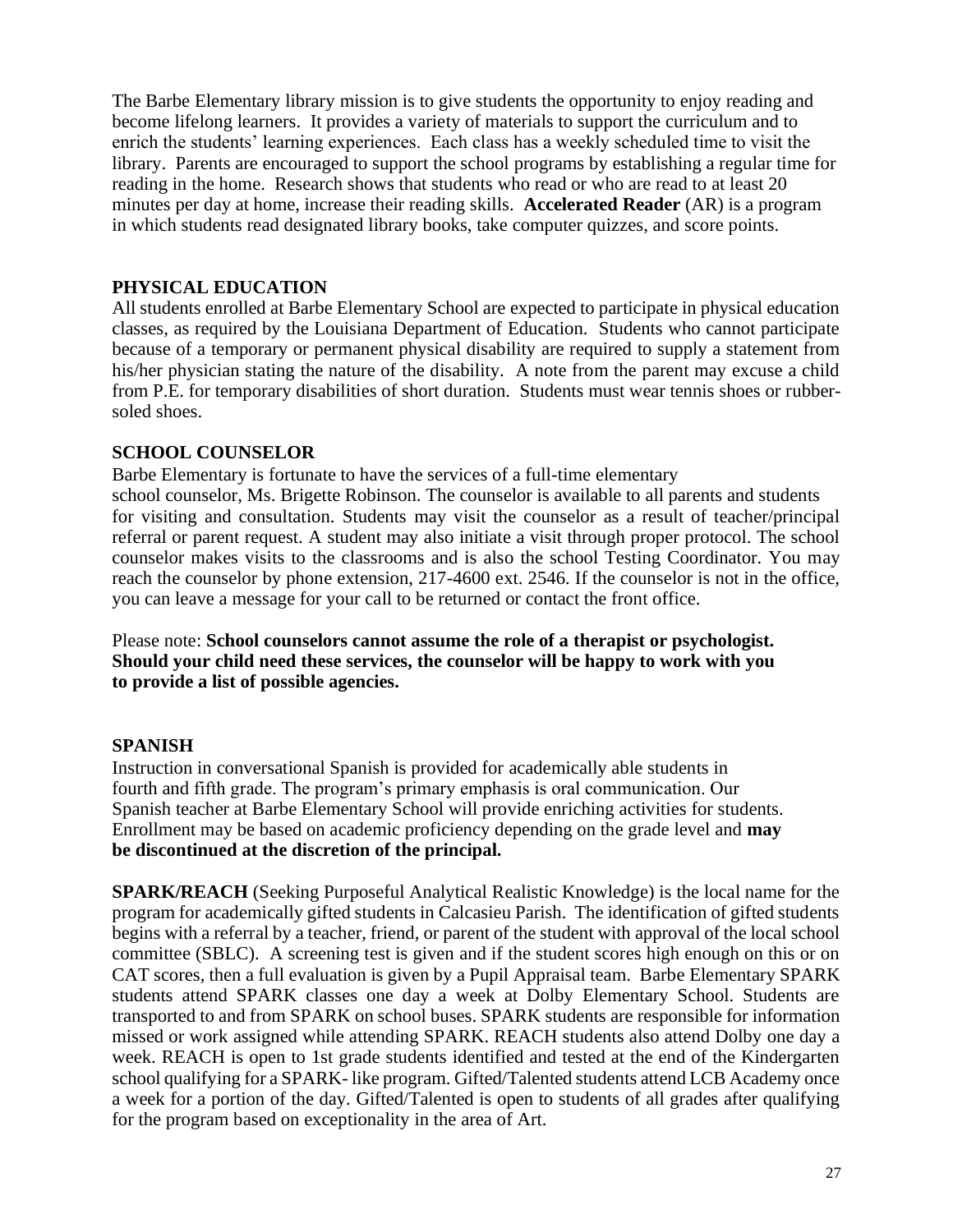**SPECIAL EDUCATION** classes are available to qualifying students including resource, selfcontained, as well as behavior disorder, speech, gifted/Spark, **REACH** (Reaching Excellence and Climbing Higher), and adaptive physical education.

#### **SPEECH**

Speech classes are available on campus for children who have been diagnosed with a speech or language problem. We have one Speech Therapists at Barbe Elementary.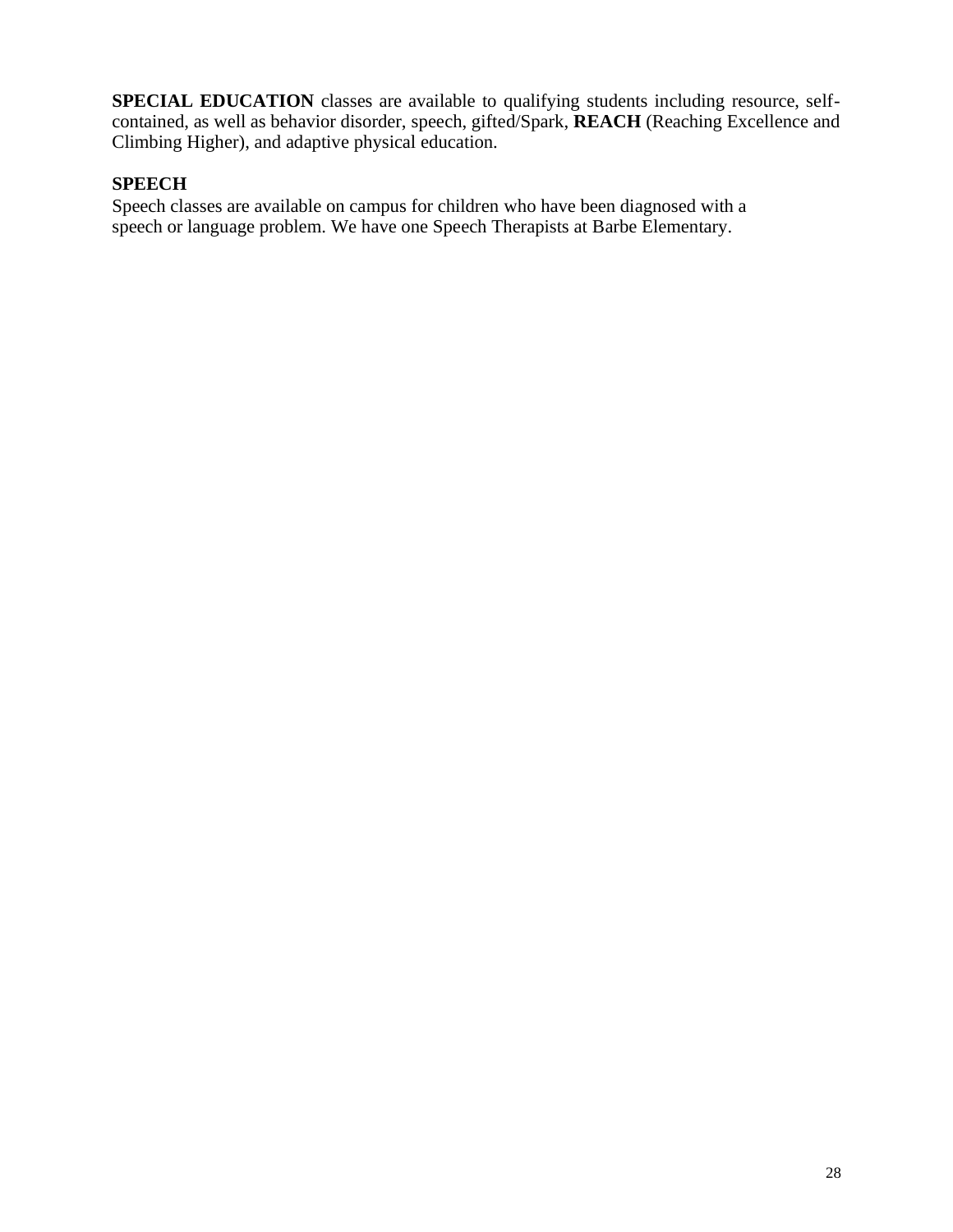#### **Federal Programs**

**TITLE I** is a school-wide program available to all students at Barbe Elementary School. The goal of Title I is a high-quality education for every child. The Title I program has made it possible for Barbe to have a Pre-Kindergarten class, interventionist and one tutor to assist our students with their educational needs, and a CAI Lab.

#### **MCKINNEY-VENTO PROGRAM**

The McKinney-Vento program is designed to address the problems that homeless children and youth have faced in enrolling, attending, and succeeding in school. Under this program, state educational agencies must ensure that each homeless child and youth has equal access to the same free, appropriate public education, including a public preschool education, as other children and youth. If you think your family may qualify for McKinney-Vento, please contact the school counselor for more information.

## **Parental Involvement Policy**

**Barbe Elementary** recognizes the importance of parental involvement, participation and cooperation as an integral part of a child's education. Cooperation between home and School should help to enable each child to reach his academic potential as well as develop student responsibility and self-discipline. Home and school interaction should assist the student in extending learning beyond the classroom and should effectively meet the students' needs socially.

| extending realing cop one are enabled in the should encourage                                                                                                                                                                                                                                                                                                                                          |                                                                                                                                                                                                                                                                                                                                                             |                                                                                                                                                                                                                                                                                                                                                                                                                                                                                                                                                                                                                                         |
|--------------------------------------------------------------------------------------------------------------------------------------------------------------------------------------------------------------------------------------------------------------------------------------------------------------------------------------------------------------------------------------------------------|-------------------------------------------------------------------------------------------------------------------------------------------------------------------------------------------------------------------------------------------------------------------------------------------------------------------------------------------------------------|-----------------------------------------------------------------------------------------------------------------------------------------------------------------------------------------------------------------------------------------------------------------------------------------------------------------------------------------------------------------------------------------------------------------------------------------------------------------------------------------------------------------------------------------------------------------------------------------------------------------------------------------|
| <b>Activities to Build</b><br><b>Partnerships</b><br>Meet the Teacher<br>➤<br>Open House<br>➤<br>Grandparent Day<br>➤<br>PBIS Kick-off<br>⋗<br>$\blacktriangleright$<br>HALL-o-Ween Activities<br>⋗<br>Veteran's Day Program<br>⋗<br><b>Black History Program</b><br>⋗<br>Bookfair<br>➤<br>Christmas Program<br>Father/Daughter Dance<br>➤<br><b>Easter Activities</b><br>➤<br>End of Year Awards<br>➤ | <b>Communication about</b><br><b>Student Learning</b><br>Frequent two -way communication<br>with families about children's<br>learning. Some of the ways you can<br>expect us to reach you are:<br>School messenger<br>➤<br>Notes home<br>⋗<br>Parent-teacher conferences<br>⋗<br>Take home folders<br>➤<br><b>Newsletters</b><br>⋗<br>➤<br>School Web page | <b>School Goals</b><br>By 2020, 70% of the students<br>taking LEAP2025<br>will score at proficiency in ELA and<br>mathematics in grade 3-5. In<br>grades K-2, 80% of our students<br>will be reading on or above grade<br>level.<br><b>ELA Focus:</b><br><b>CKLA</b><br>≻<br>➤<br>Guidebooks 3.0, with<br>fidelity<br>Small groups Rti invention<br>⋗<br>daily<br>Waterford/Success maker<br>➤<br>daily<br><b>Mathematics Focus:</b><br>Completing 4 plus<br>➤<br>lessons/120 minutes<br>weekly in Zearn<br><b>Address Tower Alerts daily</b><br>➤<br>Small group Rti<br>➤<br>intervention daily<br>Waterford/Succesmaker<br>➤<br>daily |
|                                                                                                                                                                                                                                                                                                                                                                                                        |                                                                                                                                                                                                                                                                                                                                                             |                                                                                                                                                                                                                                                                                                                                                                                                                                                                                                                                                                                                                                         |

**Barbe Elementary** will implement these and other activities that will encourage parental involvement through the Parental Involvement Program. Individual teachers will assist in carrying out these activities as well as participate in workshops and meetings.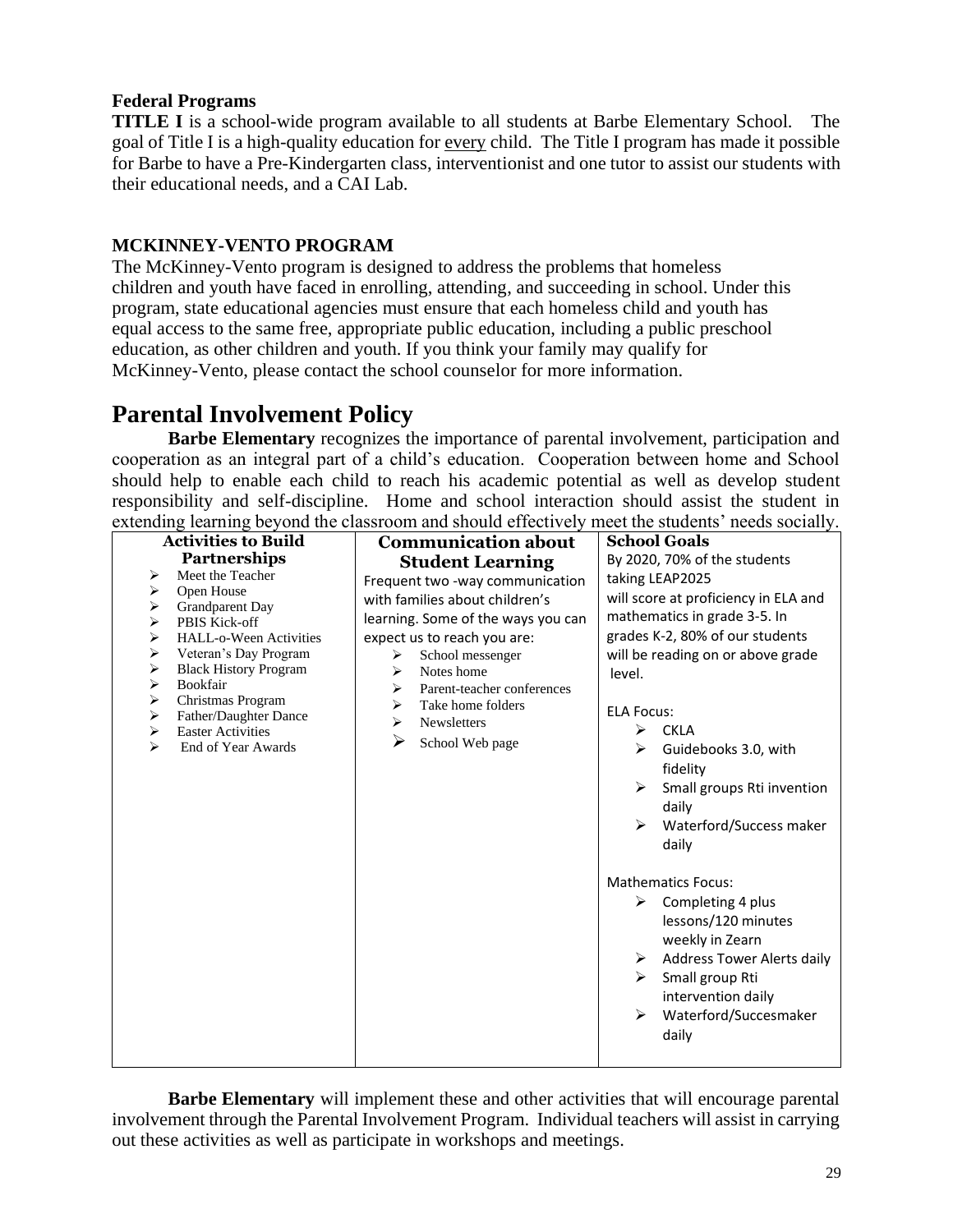All activities will follow the Calcasieu Parish School board Parent Involvement Plan, and the Department of Education, State of Louisiana. All activities will ensure that parents of children attending will have an opportunity to participate in all segments of parent involvement activities.